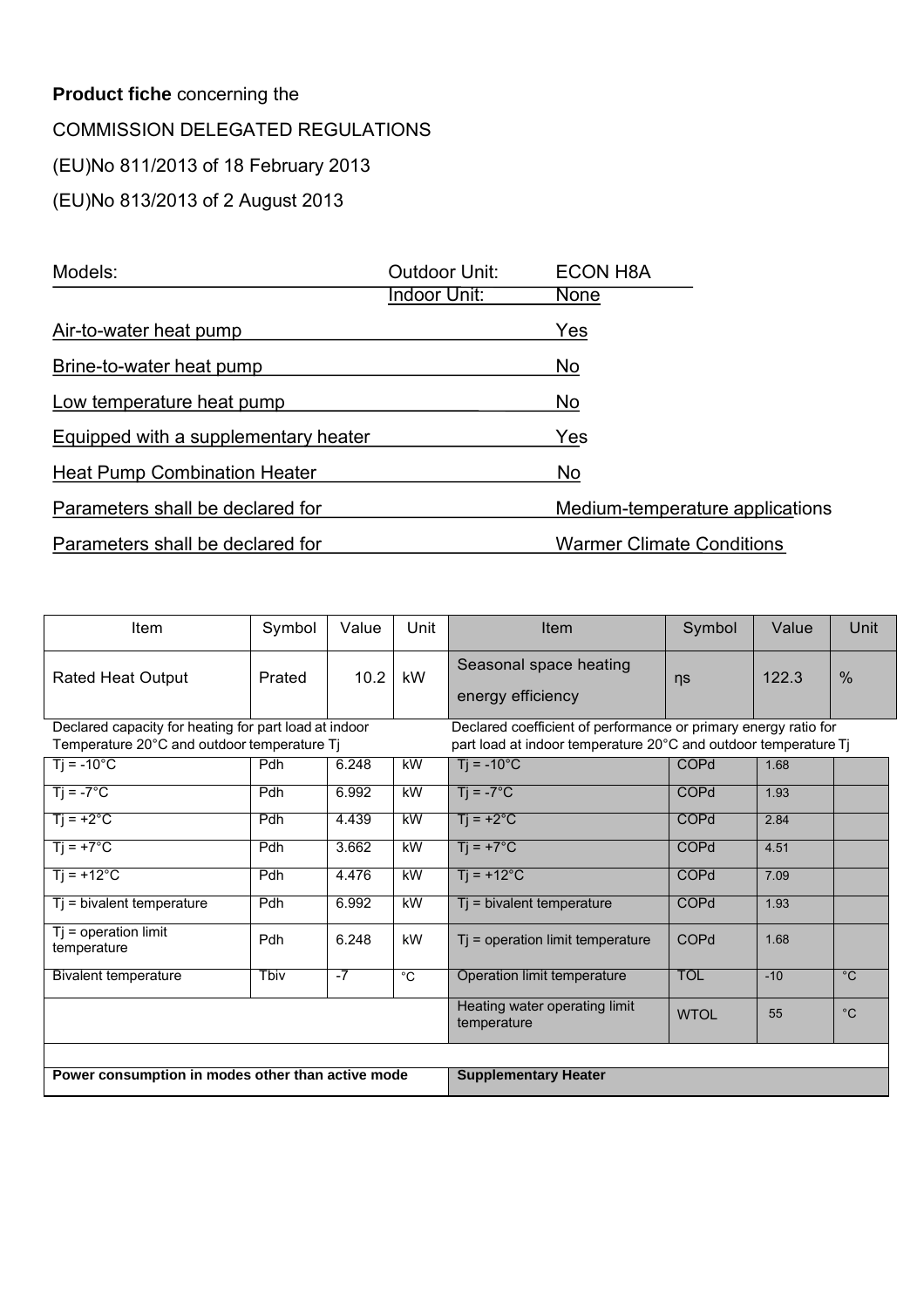| Off Mode                         | POFF            | 0.013                    | kW                       | Rate heat output                | $P_{\text{sup}}$         | 3.00 | kW      |
|----------------------------------|-----------------|--------------------------|--------------------------|---------------------------------|--------------------------|------|---------|
| Thermostat-off mode              | $P_{TO}$        | 0.00                     | kW                       |                                 |                          |      |         |
| Standby mode                     | $P_{SB}$        | 0.013                    | kW                       | Type of energy input            | <b>Electrical</b> heater |      |         |
| Crankcase heater mode            | $P_{CK}$        | 0.00                     | kW                       |                                 |                          |      |         |
|                                  |                 |                          |                          |                                 |                          |      |         |
| Other items                      |                 |                          |                          |                                 |                          |      |         |
| Capacity control                 | Variable        |                          |                          | Rated airflow rate, outdoors    | $\overline{\phantom{a}}$ |      | $m^3/h$ |
| Sound power level                | L <sub>WA</sub> | 68                       | dBA                      |                                 |                          |      |         |
| indoors/outdoors                 |                 |                          |                          |                                 |                          |      |         |
| Annual Energy consumption        | $Q_{HE}$        | 2066                     | kWh                      |                                 |                          |      |         |
|                                  |                 |                          |                          |                                 |                          |      |         |
| For heat pump combination heater |                 |                          |                          | Water heating energy efficiency | <b>nwh</b>               | ٠    | %       |
| Declared load profile            | -               | $\overline{\phantom{a}}$ | $\overline{\phantom{a}}$ |                                 |                          |      |         |
| Daily electricity consumption    | Qelec           | $\blacksquare$           | kW/h                     |                                 |                          |      |         |
| Annual electricity consumption   | <b>AEC</b>      | $\blacksquare$           | kW/h                     |                                 |                          |      |         |

GUANGDONG PHNIX ECO-ENERGY SOLUTION LTD.

Address: No.3, TIANYUAN ROAD, DAGANG TOWN, NANSHA, GUANGZHOU, CHINA

| For and on behalf of<br>GUANGROSSIPHLIX ECO-ENERGY SOLUTION LTD.<br>广东并是 医节能设备有限会同 |
|------------------------------------------------------------------------------------|
| uthorized Signature(s)                                                             |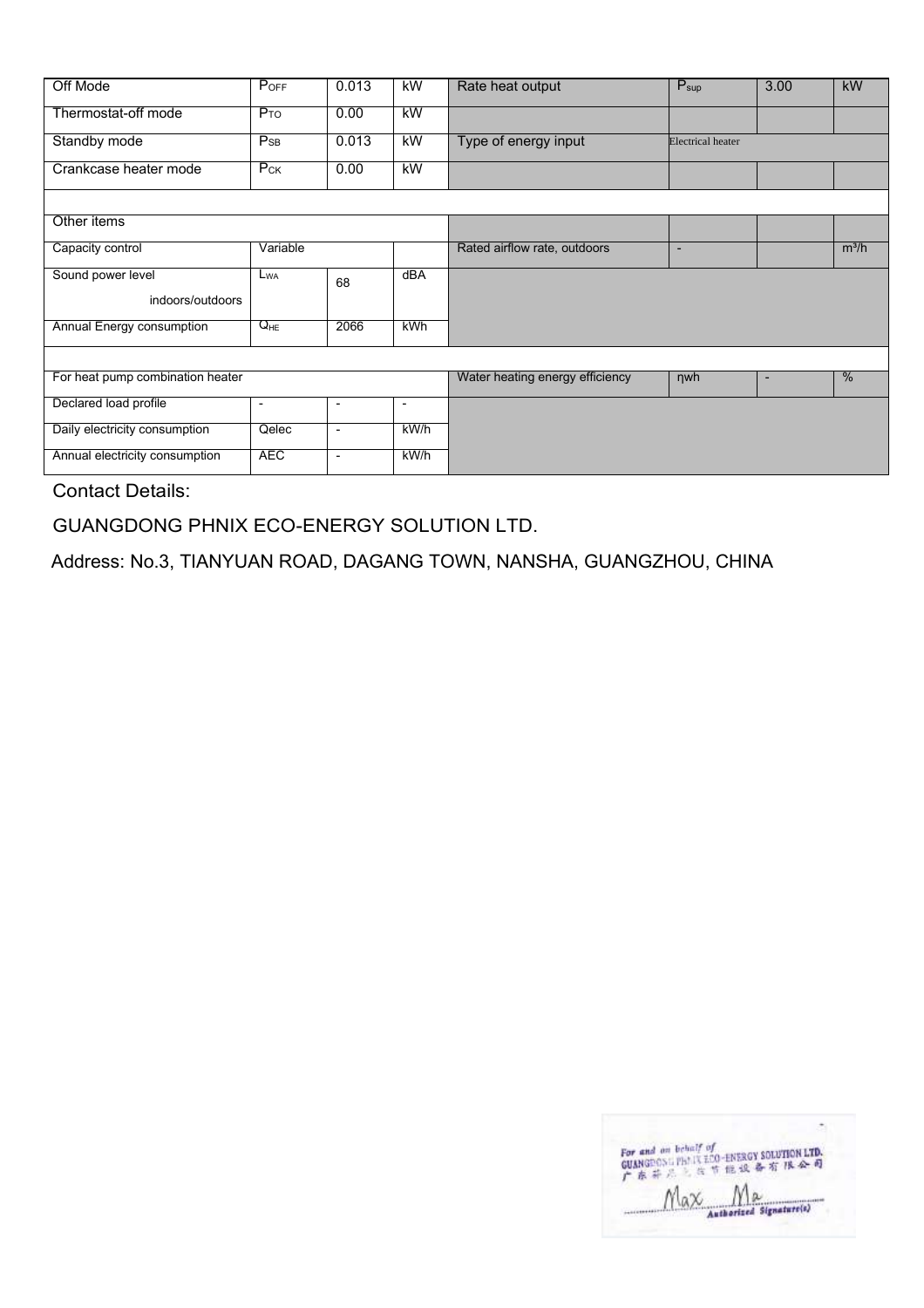### **Product fiche** concerning the COMMISSION DELEGATED REGULATIONS (EU)No 811/2013 of 18 February 2013 (EU)No 813/2013 of 2 August 2013

| Models:                              | Outdoor Unit: | ECON H <sub>15</sub> B           |
|--------------------------------------|---------------|----------------------------------|
|                                      | Indoor Unit:  | None                             |
| Air-to-water heat pump               |               | Yes                              |
| Brine-to-water heat pump             |               | No                               |
| Low temperature heat pump            |               | No                               |
| Equipped with a supplementary heater |               | No                               |
| <b>Heat Pump Combination Heater</b>  |               | <b>No</b>                        |
| Parameters shall be declared for     |               | Medium-temperature applications  |
| Parameters shall be declared for     |               | <b>Warmer Climate Conditions</b> |

| Item                                                  | Symbol     | Value | Unit           | Item                                                            | Symbol      | Value  | Unit           |
|-------------------------------------------------------|------------|-------|----------------|-----------------------------------------------------------------|-------------|--------|----------------|
| <b>Rated Heat Output</b>                              | Prated     | 13.3  | kW             | Seasonal space heating<br>energy efficiency                     | ns          | 128.06 | %              |
| Declared capacity for heating for part load at indoor |            |       |                | Declared coefficient of performance or primary energy ratio for |             |        |                |
| Temperature 20°C and outdoor temperature Tj           |            |       |                | part load at indoor temperature 20°C and outdoor temperature Tj |             |        |                |
| $Tj = -10^{\circ}C$                                   | <b>Pdh</b> | 8.898 | kW             | $Ti = -10^{\circ}C$                                             | COPd        | 1.58   |                |
| $Ti = -7^{\circ}C$                                    | <b>Pdh</b> | 9.759 | kW             | $Ti = -7^{\circ}C$                                              | <b>COPd</b> | 1.89   |                |
| $Tj = +2°C$                                           | Pdh        | 5.998 | kW             | $Ti = +2^{\circ}C$                                              | <b>COPd</b> | 3.15   |                |
| $Ti = +7^{\circ}C$                                    | <b>Pdh</b> | 6.217 | kW             | $Ti = +7^{\circ}C$                                              | <b>COPd</b> | 4.47   |                |
| $Ti = +12^{\circ}C$                                   | <b>Pdh</b> | 7.584 | kW             | $Ti = +12^{\circ}C$                                             | <b>COPd</b> | 6.90   |                |
| $Tj$ = bivalent temperature                           | Pdh        | 9.759 | kW             | $\overline{T}$ = bivalent temperature                           | <b>COPd</b> | 1.89   |                |
| $Tj = operation$ limit<br>temperature                 | Pdh        | 8.898 | kW             | $Ti = operation$ limit temperature                              | <b>COPd</b> | 1.58   |                |
| <b>Bivalent temperature</b>                           | Tbiv       | $-7$  | $\overline{c}$ | Operation limit temperature                                     | <b>TOL</b>  | $-10$  | $\overline{C}$ |
|                                                       |            |       |                | Heating water operating limit<br>temperature                    | <b>WTOL</b> | 55     | $^{\circ}C$    |
| Power consumption in modes other than active mode     |            |       |                | <b>Supplementary Heater</b>                                     |             |        |                |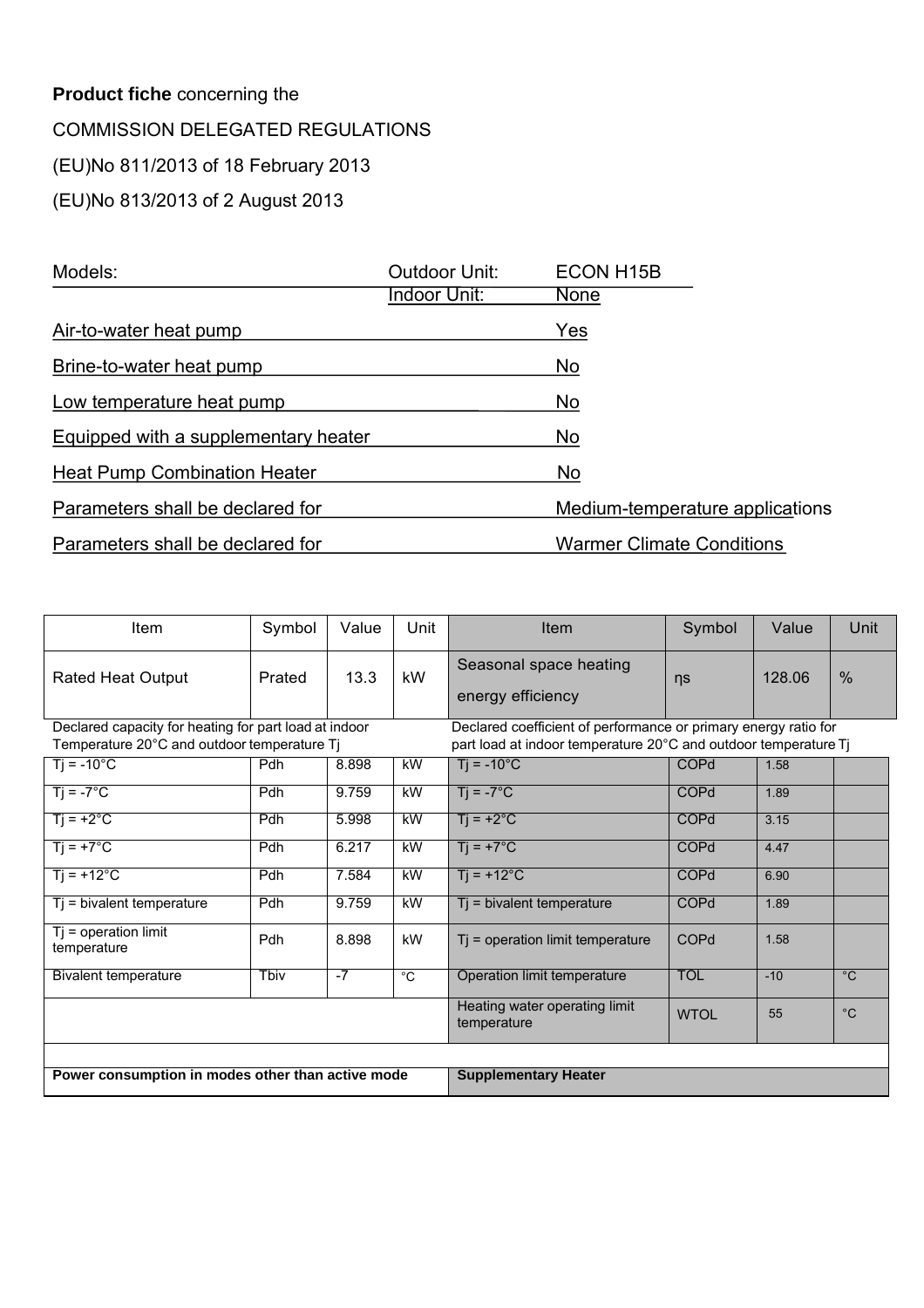| Off Mode                         | POFF                     | 0.009                    | kW                       | Rate heat output                | $P_{\text{sup}}$         | $\blacksquare$ | kW      |
|----------------------------------|--------------------------|--------------------------|--------------------------|---------------------------------|--------------------------|----------------|---------|
| Thermostat-off mode              | $P_{TO}$                 | 0.00                     | kW                       |                                 |                          |                |         |
| Standby mode                     | $P_{SB}$                 | 0.009                    | kW                       | Type of energy input            | ٠                        |                |         |
| Crankcase heater mode            | $P_{CK}$                 | 0.00                     | kW                       |                                 |                          |                |         |
|                                  |                          |                          |                          |                                 |                          |                |         |
| Other items                      |                          |                          |                          |                                 |                          |                |         |
| Capacity control                 | Variable                 |                          |                          | Rated airflow rate, outdoors    | $\overline{\phantom{a}}$ |                | $m^3/h$ |
| Sound power level                | $L_{WA}$                 | 54                       | dBA                      |                                 |                          |                |         |
| indoors/outdoors                 |                          |                          |                          |                                 |                          |                |         |
| Annual Energy consumption        | $Q_{HE}$                 | 6949                     | kWh                      |                                 |                          |                |         |
|                                  |                          |                          |                          |                                 |                          |                |         |
| For heat pump combination heater |                          |                          |                          | Water heating energy efficiency | <b>nwh</b>               | ٠              | %       |
| Declared load profile            | $\overline{\phantom{0}}$ | $\overline{\phantom{a}}$ | $\overline{\phantom{a}}$ |                                 |                          |                |         |
| Daily electricity consumption    | Qelec                    | $\blacksquare$           | kW/h                     |                                 |                          |                |         |
| Annual electricity consumption   | <b>AEC</b>               | $\overline{\phantom{a}}$ | kW/h                     |                                 |                          |                |         |

GUANGDONG PHNIX ECO-ENERGY SOLUTION LTD.

Address: No.3, TIANYUAN ROAD, DAGANG TOWN, NANSHA, GUANGZHOU, CHINA

| For and on behalf of<br>GUANGROSSIPHLIX ECO-ENERGY SOLUTION LTD.<br>广东并是 医节能设备有限会同 |
|------------------------------------------------------------------------------------|
| uthorized Signature(s)                                                             |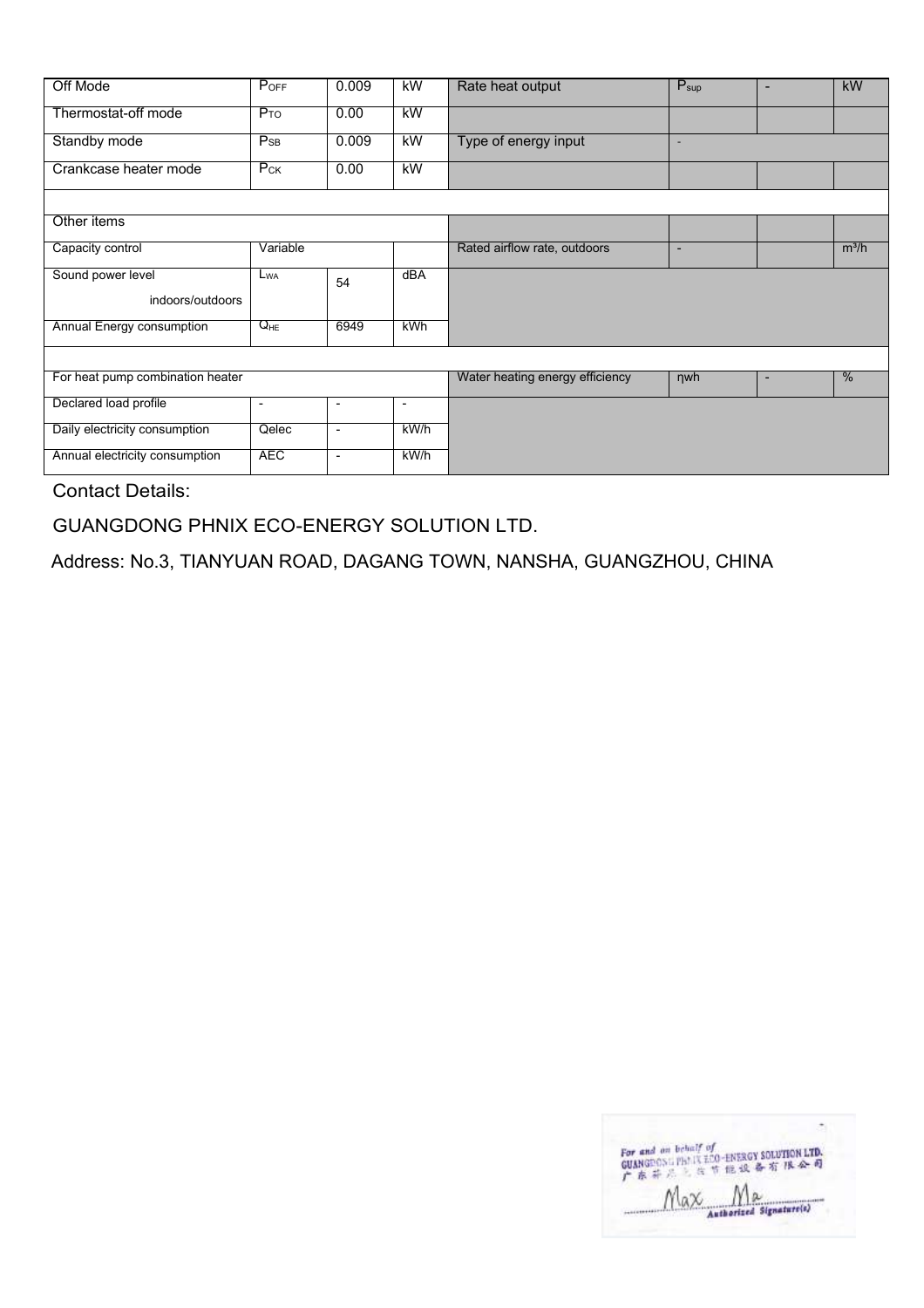| <b>Product fiche concerning the</b>     |        |       |                      |                            |                                  |       |      |
|-----------------------------------------|--------|-------|----------------------|----------------------------|----------------------------------|-------|------|
| <b>COMMISSION DELEGATED REGULATIONS</b> |        |       |                      |                            |                                  |       |      |
| (EU)No 811/2021 of 18 February 2013     |        |       |                      |                            |                                  |       |      |
| (EU)No 811/2021 of 02 August 2013       |        |       |                      |                            |                                  |       |      |
|                                         |        |       |                      |                            |                                  |       |      |
| Models:                                 |        |       | <b>Outdoor Unit:</b> | ECON P6                    |                                  |       |      |
|                                         |        |       | <b>Indoor Unit:</b>  | <b>None</b>                |                                  |       |      |
| Air-to-water heat pump                  |        |       |                      | Yes                        |                                  |       |      |
| Brine-to-water heat pump                |        |       |                      | No                         |                                  |       |      |
| Low temperature heat pump               |        |       |                      | No                         |                                  |       |      |
| Equipped with a supplementary heater    |        |       |                      | No                         |                                  |       |      |
| <b>Heat Pump Combination Heater</b>     |        |       |                      | No                         |                                  |       |      |
| Parameters shall be declared for        |        |       |                      |                            | Medium-temperature applications  |       |      |
| Parameters shall be declared for        |        |       |                      |                            | <b>Warmer Climate Conditions</b> |       |      |
| 5℃.                                     |        |       |                      |                            |                                  |       |      |
| Item                                    | Symbol | Value | Unit                 | Item                       | Symbol                           | Value | Unit |
|                                         |        |       |                      | Organization and the attac |                                  |       |      |

| Equipped with a supplementary heater                                                                 |             |                |             | No                                                                                                                                 |                          |                |                |
|------------------------------------------------------------------------------------------------------|-------------|----------------|-------------|------------------------------------------------------------------------------------------------------------------------------------|--------------------------|----------------|----------------|
| <b>Heat Pump Combination Heater</b>                                                                  |             |                |             | <b>No</b>                                                                                                                          |                          |                |                |
| Parameters shall be declared for                                                                     |             |                |             | Medium-temperature applications                                                                                                    |                          |                |                |
| Parameters shall be declared for                                                                     |             |                |             | <b>Warmer Climate Conditions</b>                                                                                                   |                          |                |                |
| 35°C:                                                                                                |             |                |             |                                                                                                                                    |                          |                |                |
| Item                                                                                                 | Symbol      | Value          | Unit        | Item                                                                                                                               | Symbol                   | Value          | Unit           |
| <b>Rated Heat Output</b>                                                                             | Prated      | 6.0            | kW          | Seasonal space heating<br>energy efficiency                                                                                        | ηs                       | 201.4          | $\%$           |
| Declared capacity for heating for part load at indoor<br>Temperature 20°C and outdoor temperature Tj |             |                |             | Declared coefficient of performance or primary energy ratio for<br>part load at indoor temperature 20°C and outdoor temperature Tj |                          |                |                |
| $Ti = -7^{\circ}C$                                                                                   | Pdh         | $\blacksquare$ | kW          | $Ti = -7^{\circ}C$                                                                                                                 | COPd                     |                |                |
| $Tj = +2°C$                                                                                          | <b>Pdh</b>  | 6.10           | kW          | $Tj = +2°C$                                                                                                                        | COPd                     | 3.98           |                |
| $Ti = +7^{\circ}C$                                                                                   | Pdh         | 3.97           | <b>kW</b>   | $Ti = +7^{\circ}C$                                                                                                                 | COPd                     | 4.77           |                |
| $Ti = +12^{\circ}C$                                                                                  | Pdh         | 2.82           | <b>kW</b>   | $Ti = +12^{\circ}C$                                                                                                                | COPd                     | 5.90           |                |
| $Tj = bivalent temperature$                                                                          | Pdh         | 5.60           | <b>kW</b>   | $Tj$ = bivalent temperature                                                                                                        | COPd                     | 4.07           |                |
| $Tj = operation$ limit<br>temperature                                                                | Pdh         | 6.10           | kW          | Tj = operation limit temperature                                                                                                   | COPd                     | 3.98           |                |
| <b>Bivalent temperature</b>                                                                          | <b>Thiv</b> | 3              | $^{\circ}C$ | <b>Operation limit temperature</b>                                                                                                 | <b>TOL</b>               | $\overline{2}$ | $\overline{C}$ |
|                                                                                                      |             |                |             | Heating water operating limit<br>temperature                                                                                       | <b>WTOL</b>              | 35             | $^{\circ}C$    |
| Power consumption in modes other than active mode                                                    |             |                |             | <b>Supplementary Heater</b>                                                                                                        |                          |                |                |
|                                                                                                      | POFF        | 0.019          | `kW         | Rate heat output                                                                                                                   | $\dddot{P}_{\text{sup}}$ | $\blacksquare$ | <b>KW</b>      |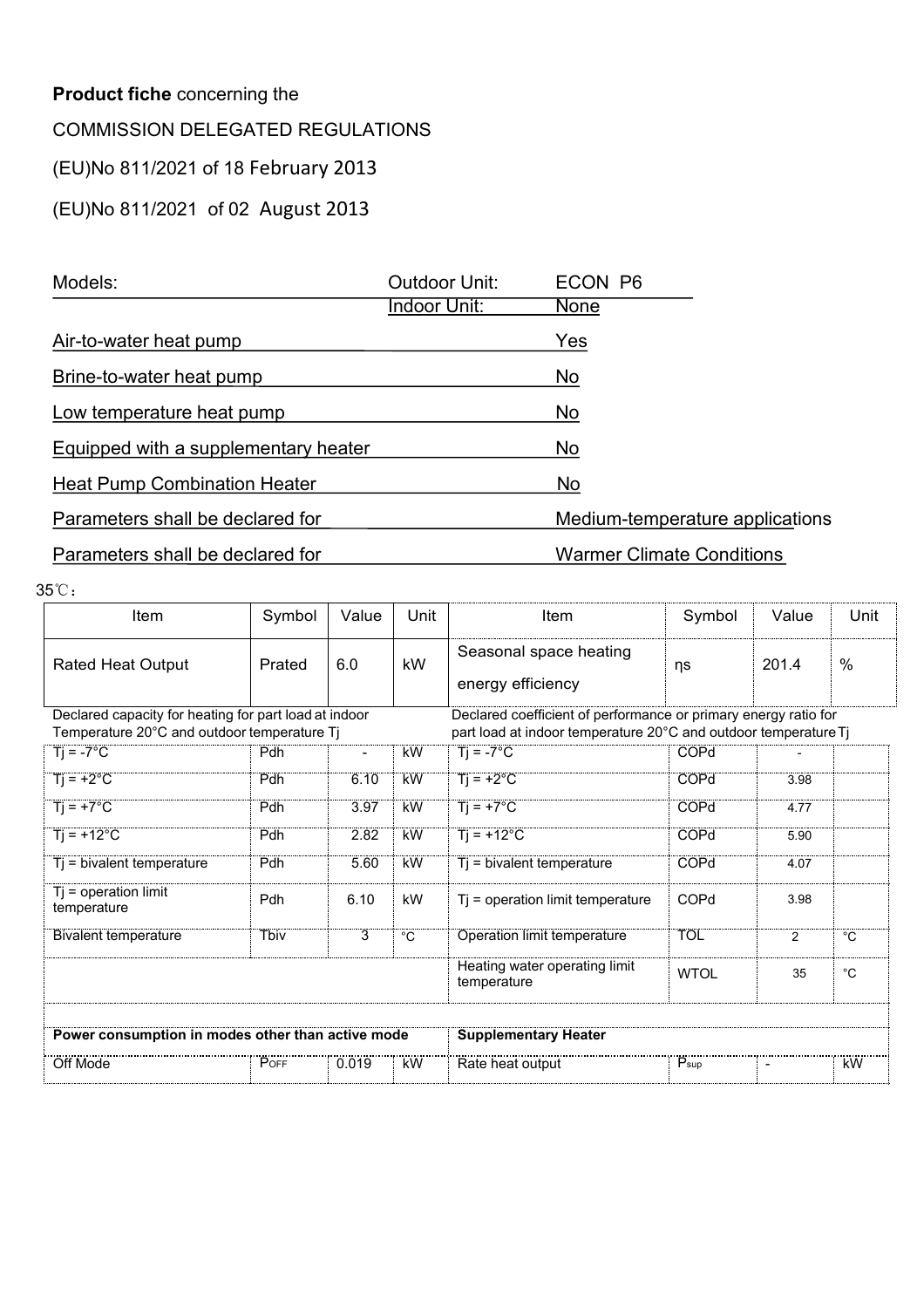| Thermostat-off mode              | $P_{TO}$                 | 0.019          | <b>kW</b>                |                                 |                          |                                           |
|----------------------------------|--------------------------|----------------|--------------------------|---------------------------------|--------------------------|-------------------------------------------|
| Standby mode                     | $P_{SB}$                 | 0.019          | <b>kW</b>                | Type of energy input            | $\sim$                   |                                           |
| Crankcase heater mode            | $P_{CK}$                 | 0.059          | kW                       |                                 |                          |                                           |
|                                  |                          |                |                          |                                 |                          |                                           |
| Other items                      |                          |                |                          |                                 |                          |                                           |
| Capacity control                 | Variable                 |                |                          | Rated airflow rate, outdoors    | $\overline{\phantom{a}}$ | $m^3/h$                                   |
| Sound power level                | L <sub>WA</sub>          | 63             | dBA                      |                                 |                          |                                           |
| indoors/outdoors                 |                          |                |                          |                                 |                          |                                           |
| <b>Annual Energy consumption</b> | $Q_{HE}$                 | 1552           | <b>kWh</b>               |                                 |                          |                                           |
|                                  |                          |                |                          |                                 |                          |                                           |
| For heat pump combination heater |                          |                |                          | Water heating energy efficiency | $\n  ny$                 | $\frac{0}{6}$<br>$\overline{\phantom{a}}$ |
| Declared load profile            | $\overline{\phantom{a}}$ | $\blacksquare$ | $\overline{\phantom{a}}$ |                                 |                          |                                           |
| Daily electricity consumption    | Qelec                    | $\blacksquare$ | kWh                      |                                 |                          |                                           |
|                                  | <b>AEC</b>               | $\mathbf{r}$   | kW/h                     |                                 |                          |                                           |

| For heat pump combination heater                                                                     |                          |                          |                | Water heating energy efficiency                                                                                                    | nwh                 | $\sim$         | $\overline{\frac{0}{0}}$ |
|------------------------------------------------------------------------------------------------------|--------------------------|--------------------------|----------------|------------------------------------------------------------------------------------------------------------------------------------|---------------------|----------------|--------------------------|
| Declared load profile                                                                                | $\overline{\phantom{a}}$ | $\overline{\phantom{a}}$ | $\blacksquare$ |                                                                                                                                    |                     |                |                          |
| Daily electricity consumption                                                                        | Qelec                    | $\overline{\phantom{a}}$ | kW/h           |                                                                                                                                    |                     |                |                          |
| Annual electricity consumption                                                                       | <b>AEC</b>               | $\overline{\phantom{a}}$ | kW/h           |                                                                                                                                    |                     |                |                          |
|                                                                                                      |                          |                          |                |                                                                                                                                    |                     |                |                          |
| $55^{\circ}\mathrm{C}$ :                                                                             |                          |                          |                |                                                                                                                                    |                     |                |                          |
| Item                                                                                                 | Symbol                   | Value                    | Unit           | Item                                                                                                                               | Symbol              | Value          | Unit                     |
| <b>Rated Heat Output</b>                                                                             | Prated                   | 6.0                      | kW             | Seasonal space heating<br>energy efficiency                                                                                        | ηs                  | 150.0          | $\%$                     |
| Declared capacity for heating for part load at indoor<br>Temperature 20°C and outdoor temperature Tj |                          |                          |                | Declared coefficient of performance or primary energy ratio for<br>part load at indoor temperature 20°C and outdoor temperature Tj |                     |                |                          |
| $Ti = -7^{\circ}C$                                                                                   | Pdh                      | $\overline{\phantom{a}}$ | <b>kW</b>      | $\overline{T}$ = -7°C                                                                                                              | <b>COPd</b>         |                |                          |
| $Tj = +2°C$                                                                                          | Pdh                      | 5.87                     | <b>kW</b>      | $Ti = +2^{\circ}C$                                                                                                                 | <b>COPd</b>         | 2.20           |                          |
| $T = +7^{\circ}C$                                                                                    | Pdh                      | 3.91                     | kW             | $Ti = +7^{\circ}C$                                                                                                                 | <b>COPd</b>         | 3.54           |                          |
| $Ti = +12^{\circ}C$                                                                                  | Pdh                      | 2.75                     | kW             | $Ti = +12^{\circ}C$                                                                                                                | <b>COPd</b>         | 4.70           |                          |
| Ti = bivalent temperature                                                                            | Pdh                      | 5.55                     | kW             | Tj = bivalent temperature                                                                                                          | <b>COPd</b>         | 2.26           |                          |
| $Tj = operation$ limit<br>temperature                                                                | Pdh                      | 5.87                     | kW             | Tj = operation limit temperature                                                                                                   | COPd                | 2.20           |                          |
| <b>Bivalent temperature</b>                                                                          | Tbiv                     | $\overline{3}$           | $\overline{C}$ | <b>Operation limit temperature</b>                                                                                                 | <b>TOL</b>          | $\overline{2}$ | $^{\circ}C$              |
|                                                                                                      |                          |                          |                | Heating water operating limit<br>temperature                                                                                       | <b>WTOL</b>         | 55             | $^{\circ}$ C             |
|                                                                                                      |                          |                          |                |                                                                                                                                    |                     |                |                          |
| Power consumption in modes other than active mode                                                    |                          |                          |                | <b>Supplementary Heater</b>                                                                                                        |                     |                |                          |
| Off Mode                                                                                             | P <sub>OFF</sub>         | 0.019                    | <br>KW         | Rate heat output                                                                                                                   | $P_{\sf sup}$       | $\blacksquare$ | <u>kW</u>                |
| Thermostat-off mode                                                                                  | $P_{TO}$                 | 0.019                    | <b>kW</b>      |                                                                                                                                    |                     |                |                          |
| Standby mode                                                                                         | $P_{SB}$                 | 0.019                    | <b>kW</b>      | Type of energy input                                                                                                               | $\bar{\phantom{a}}$ |                |                          |
| Crankcase heater mode                                                                                | $P_{CK}$                 | 0.059                    | <b>kW</b>      |                                                                                                                                    |                     |                |                          |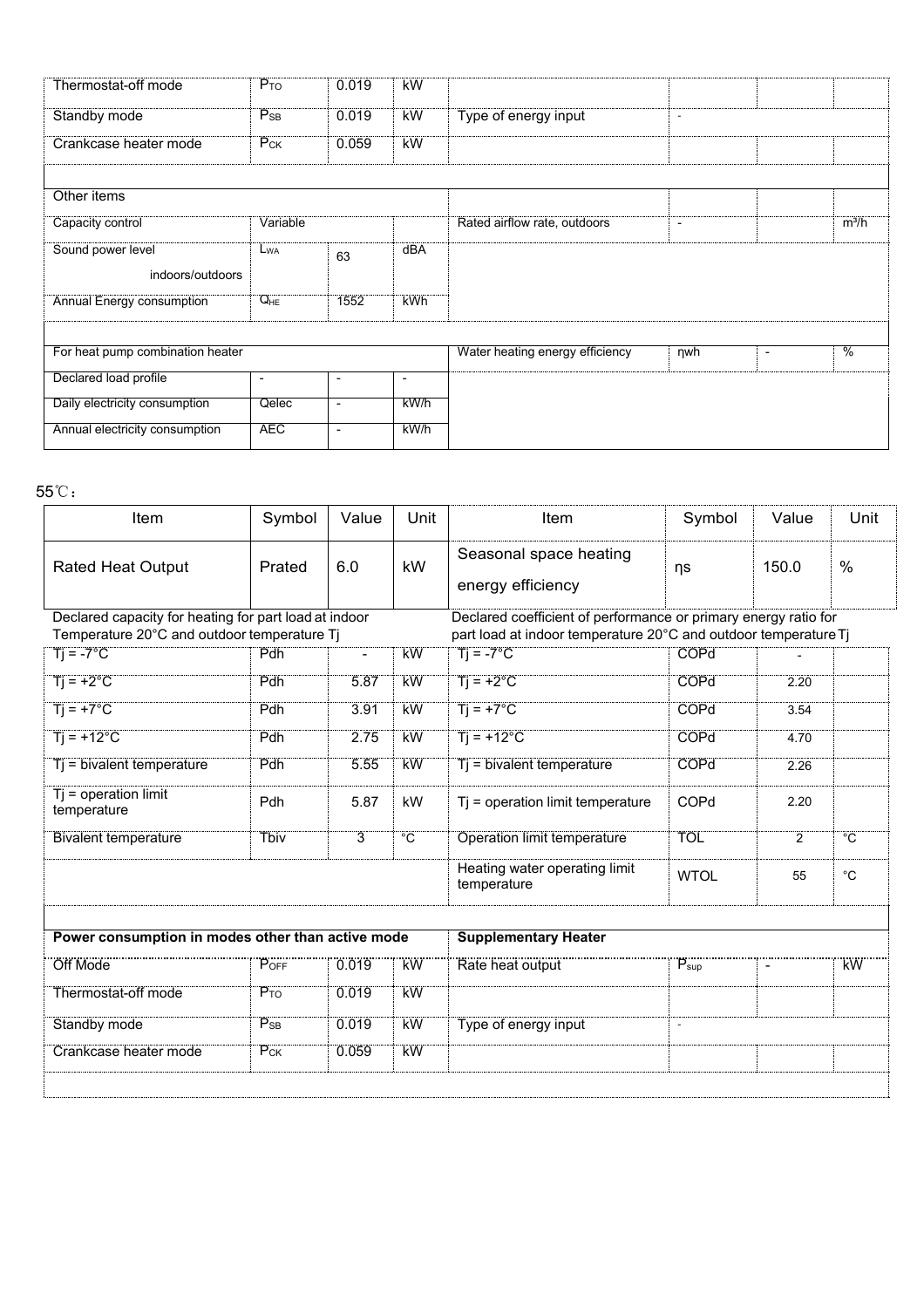| Other items                           |                |                          |                          |                                 |                          |         |
|---------------------------------------|----------------|--------------------------|--------------------------|---------------------------------|--------------------------|---------|
| Capacity control                      | Variable       |                          |                          | Rated airflow rate, outdoors    | $\overline{\phantom{0}}$ | $m^3/h$ |
| Sound power level<br>indoors/outdoors | $L_{WA}$       | 63                       | dBA                      |                                 |                          |         |
| Annual Energy consumption             | $Q_{HE}$       | 2078                     | <b>kWh</b>               |                                 |                          |         |
|                                       |                |                          |                          |                                 |                          |         |
| For heat pump combination heater      |                |                          |                          | Water heating energy efficiency | nwh                      | %       |
| Declared load profile                 | $\blacksquare$ | $\overline{\phantom{0}}$ | $\overline{\phantom{0}}$ |                                 |                          |         |
| Daily electricity consumption         | Qelec          | $\blacksquare$           | kW/h                     |                                 |                          |         |
| Annual electricity consumption        | <b>AEC</b>     | ٠                        | $k$ W/h                  |                                 |                          |         |

GUANGDONG PHNIX ECO-ENERGY SOLUTION LTD.

Address: No.3, TIANYUAN ROAD, DAGANG TOWN , NANSHA, GUANGZHOU, CHINA

 $H_0$ *ly Lico*  $\frac{1}{\sqrt{2\pi}}$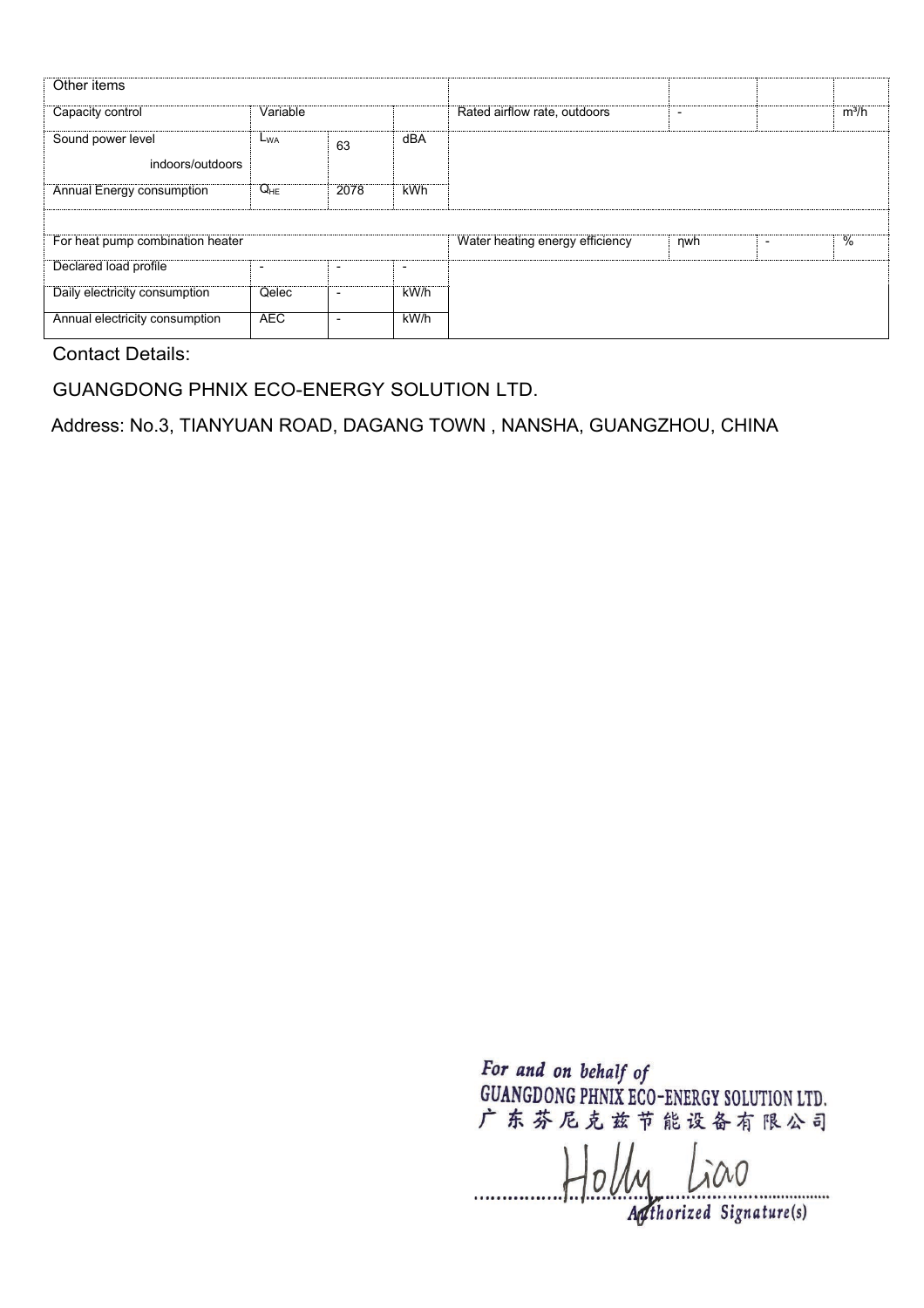| <b>Product fiche concerning the</b>     |        |       |                      |                             |                                  |       |      |
|-----------------------------------------|--------|-------|----------------------|-----------------------------|----------------------------------|-------|------|
| <b>COMMISSION DELEGATED REGULATIONS</b> |        |       |                      |                             |                                  |       |      |
| (EU)No 811/2021 of 18 February 2013     |        |       |                      |                             |                                  |       |      |
| (EU)No 811/2021 of 02 August 2013       |        |       |                      |                             |                                  |       |      |
|                                         |        |       |                      |                             |                                  |       |      |
| Models:                                 |        |       | <b>Outdoor Unit:</b> | ECON P10A                   |                                  |       |      |
|                                         |        |       | Indoor Unit:         | <b>None</b>                 |                                  |       |      |
| Air-to-water heat pump                  |        |       |                      | Yes                         |                                  |       |      |
| Brine-to-water heat pump                |        |       |                      | No                          |                                  |       |      |
| Low temperature heat pump               |        |       |                      | <b>No</b>                   |                                  |       |      |
| Equipped with a supplementary heater    |        |       |                      | <b>No</b>                   |                                  |       |      |
| <b>Heat Pump Combination Heater</b>     |        |       |                      | No                          |                                  |       |      |
| Parameters shall be declared for        |        |       |                      |                             | Medium-temperature applications  |       |      |
| Parameters shall be declared for        |        |       |                      |                             | <b>Warmer Climate Conditions</b> |       |      |
| 5℃.                                     |        |       |                      |                             |                                  |       |      |
| Item                                    | Symbol | Value | Unit                 | Item                        | Symbol                           | Value | Unit |
|                                         |        |       |                      | Organization and the office |                                  |       |      |

| Equipped with a supplementary heater                                                                 |             |                |                | No                                                                                                                                 |                  |                |                    |  |  |  |
|------------------------------------------------------------------------------------------------------|-------------|----------------|----------------|------------------------------------------------------------------------------------------------------------------------------------|------------------|----------------|--------------------|--|--|--|
| <b>Heat Pump Combination Heater</b>                                                                  |             |                |                | <b>No</b>                                                                                                                          |                  |                |                    |  |  |  |
| Parameters shall be declared for                                                                     |             |                |                | Medium-temperature applications                                                                                                    |                  |                |                    |  |  |  |
| Parameters shall be declared for                                                                     |             |                |                | <b>Warmer Climate Conditions</b>                                                                                                   |                  |                |                    |  |  |  |
| 35°C:                                                                                                |             |                |                |                                                                                                                                    |                  |                |                    |  |  |  |
| Item                                                                                                 | Symbol      | Value          | Unit           | Item                                                                                                                               | Symbol           | Value          | Unit               |  |  |  |
| <b>Rated Heat Output</b>                                                                             | Prated      | 10.0           | kW             | Seasonal space heating<br>energy efficiency                                                                                        | ηs               | 201.3          | $\%$               |  |  |  |
| Declared capacity for heating for part load at indoor<br>Temperature 20°C and outdoor temperature Tj |             |                |                | Declared coefficient of performance or primary energy ratio for<br>part load at indoor temperature 20°C and outdoor temperature Tj |                  |                |                    |  |  |  |
| $Ti = -7^{\circ}C$                                                                                   | Pdh         | $\blacksquare$ | <b>kW</b>      | $Ti = -7^{\circ}C$                                                                                                                 | COPd             |                |                    |  |  |  |
| $Tj = +2°C$                                                                                          | Pdh         | 10.46          | kW             | $Ti = +2^{\circ}C$                                                                                                                 | COPd             | 3.12           |                    |  |  |  |
| $Ti = +7^{\circ}C$                                                                                   | Pdh         | 6.63           | <b>kW</b>      | $Ti = +7^{\circ}C$                                                                                                                 | COPd             | 4.82           |                    |  |  |  |
| $Ti = +12^{\circ}C$                                                                                  | Pdh         | 5.71           | <b>kW</b>      | $Ti = +12^{\circ}C$                                                                                                                | COPd             | 6.05           |                    |  |  |  |
| Ti = bivalent temperature                                                                            | Pdh         | 9.44           | <b>kW</b>      | Tj = bivalent temperature                                                                                                          | COPd             | 3.24           |                    |  |  |  |
| $Ti = operation$ limit<br>temperature                                                                | Pdh         | 10.46          | kW             | Tj = operation limit temperature                                                                                                   | COPd             | 3.12           |                    |  |  |  |
| Bivalent temperature                                                                                 | <b>Thiv</b> | 3              | $\overline{C}$ | <b>Operation limit temperature</b>                                                                                                 | <b>TOL</b>       | $\overline{2}$ | $\overline{\ }$ °C |  |  |  |
|                                                                                                      |             |                |                | Heating water operating limit<br>temperature                                                                                       | <b>WTOL</b>      | 35             | $^{\circ}{\rm C}$  |  |  |  |
| Power consumption in modes other than active mode                                                    |             |                |                | <b>Supplementary Heater</b>                                                                                                        |                  |                |                    |  |  |  |
| POFF<br>Off Mode<br><br>kW<br>0.019                                                                  |             |                |                | Rate heat output                                                                                                                   | $P_{\text{sup}}$ | $\blacksquare$ | <b>kW</b>          |  |  |  |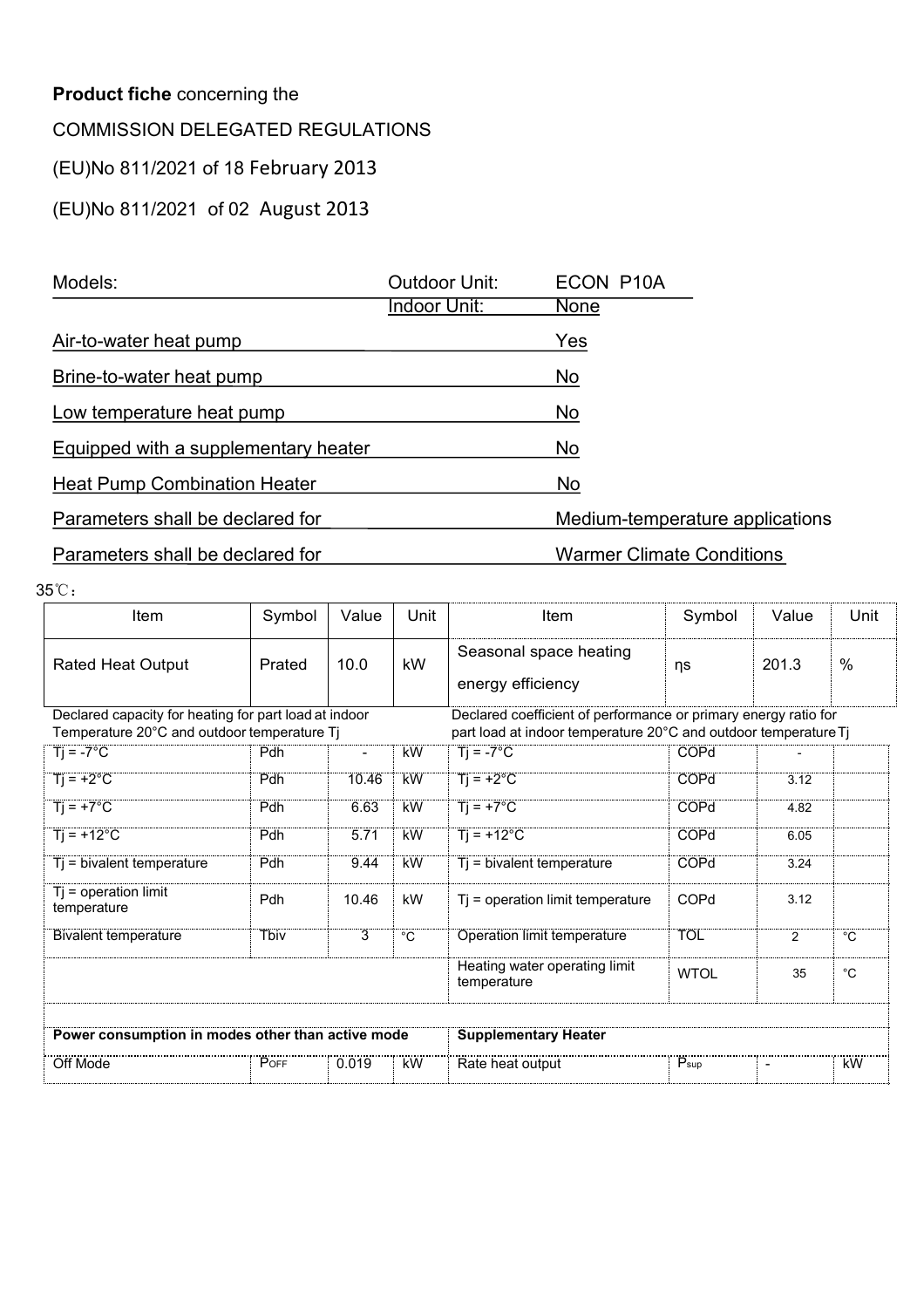| Thermostat-off mode              | $P_{TO}$                 | 0.019          | <b>kW</b>                |                                 |                          |                                           |
|----------------------------------|--------------------------|----------------|--------------------------|---------------------------------|--------------------------|-------------------------------------------|
| Standby mode                     | $P_{SB}$                 | 0.019          | <b>kW</b>                | Type of energy input            | $\sim$                   |                                           |
| Crankcase heater mode            | $P_{CK}$                 | 0.059          | kW                       |                                 |                          |                                           |
|                                  |                          |                |                          |                                 |                          |                                           |
| Other items                      |                          |                |                          |                                 |                          |                                           |
| Capacity control                 | Variable                 |                |                          | Rated airflow rate, outdoors    | $\overline{\phantom{a}}$ | $m^3/h$                                   |
| Sound power level                | L <sub>WA</sub>          |                | dBA                      |                                 |                          |                                           |
| indoors/outdoors                 |                          | 65             |                          |                                 |                          |                                           |
|                                  | $Q_{HE}$                 |                |                          |                                 |                          |                                           |
| <b>Annual Energy consumption</b> |                          | 2598           | <b>kWh</b>               |                                 |                          |                                           |
|                                  |                          |                |                          |                                 |                          |                                           |
| For heat pump combination heater |                          |                |                          | Water heating energy efficiency | $\n  ny$                 | $\frac{0}{6}$<br>$\overline{\phantom{a}}$ |
| Declared load profile            | $\overline{\phantom{a}}$ | $\blacksquare$ | $\overline{\phantom{a}}$ |                                 |                          |                                           |
| Daily electricity consumption    | Qelec                    | $\blacksquare$ | kWh                      |                                 |                          |                                           |
| Annual electricity consumption   | <b>AEC</b>               | $\mathbf{r}$   | kW/h                     |                                 |                          |                                           |

| For heat pump combination heater                                       |                          |                          |                | Water heating energy efficiency                                                       | nwh                | $\blacksquare$ | $\overline{\frac{0}{0}}$ |
|------------------------------------------------------------------------|--------------------------|--------------------------|----------------|---------------------------------------------------------------------------------------|--------------------|----------------|--------------------------|
| Declared load profile                                                  | $\overline{\phantom{a}}$ | $\sim$                   |                |                                                                                       |                    |                |                          |
| Daily electricity consumption                                          | Qelec                    | $\overline{\phantom{a}}$ | $k$ W/h        |                                                                                       |                    |                |                          |
| Annual electricity consumption                                         | <b>AEC</b>               | $\overline{\phantom{a}}$ | kW/h           |                                                                                       |                    |                |                          |
|                                                                        |                          |                          |                |                                                                                       |                    |                |                          |
| $5^{\circ}\mathrm{C}$ :                                                |                          |                          |                |                                                                                       |                    |                |                          |
| Item                                                                   | Symbol                   | Value                    | Unit           | Item                                                                                  | Symbol             | Value          | Unit                     |
| <b>Rated Heat Output</b>                                               | Prated                   | 10                       | kW             | Seasonal space heating<br>energy efficiency                                           | ηs                 | 158.8          | $\%$                     |
| Declared capacity for heating for part load at indoor                  |                          |                          |                | Declared coefficient of performance or primary energy ratio for                       |                    |                |                          |
| Temperature 20°C and outdoor temperature Tj<br>$\overline{T}$ j = -7°C | Pdh                      | $\blacksquare$           | kW             | part load at indoor temperature 20°C and outdoor temperature Tj<br>$Tj = -7^{\circ}C$ | <b>COPd</b>        |                |                          |
| $Ti = +2^{\circ}C$                                                     | Pdh                      | 9.78                     | <b>kW</b>      | $Ti = +2^{\circ}C$                                                                    | COPd               | 2.05           |                          |
|                                                                        |                          |                          |                |                                                                                       |                    |                |                          |
| $Ti = +7^{\circ}C$                                                     | Pdh                      | 6.51                     | kW             | $Ti = +7^{\circ}C$                                                                    | COPd               | 3.93           |                          |
| $Ti = +12^{\circ}C$                                                    | Pdh                      | 5.59                     | <b>kW</b>      | $Ti = +12^{\circ}C$                                                                   | <b>COPd</b>        | 4.85           |                          |
| $Tj = bivalent temperature$                                            | Pdh                      | 9.21                     | kW             | Tj = bivalent temperature                                                             | COPd               | 2.11           |                          |
| $Tj = operation$ limit<br>temperature                                  | Pdh                      | 9.78                     | kW             | Tj = operation limit temperature                                                      | COPd               | 2.05           |                          |
| <b>Bivalent temperature</b>                                            | <b>Tbiv</b>              | $\overline{3}$           | $\overline{C}$ | <b>Operation limit temperature</b>                                                    | <b>TOL</b>         | $\overline{2}$ | $^{\circ}C$              |
|                                                                        |                          |                          |                | Heating water operating limit<br>temperature                                          | <b>WTOL</b>        | 55             | $^{\circ}C$              |
|                                                                        |                          |                          |                |                                                                                       |                    |                |                          |
| Power consumption in modes other than active mode                      |                          |                          |                | <b>Supplementary Heater</b>                                                           |                    |                |                          |
| <br>Off Mode                                                           | POFF                     | 0.019                    | <br>KW         | Rate heat output                                                                      | $P_{\mathsf{sup}}$ | $\blacksquare$ | <br>kW                   |
| Thermostat-off mode                                                    | $P_{TO}$                 | 0.019                    | <b>kW</b>      |                                                                                       |                    |                |                          |
| Standby mode                                                           | $P_{SB}$                 | 0.019                    | <b>kW</b>      | Type of energy input                                                                  | $\omega$           |                |                          |
| <b>Crankcase heater mode</b>                                           | $P_{CK}$                 | 0.059                    | <b>kW</b>      |                                                                                       |                    |                |                          |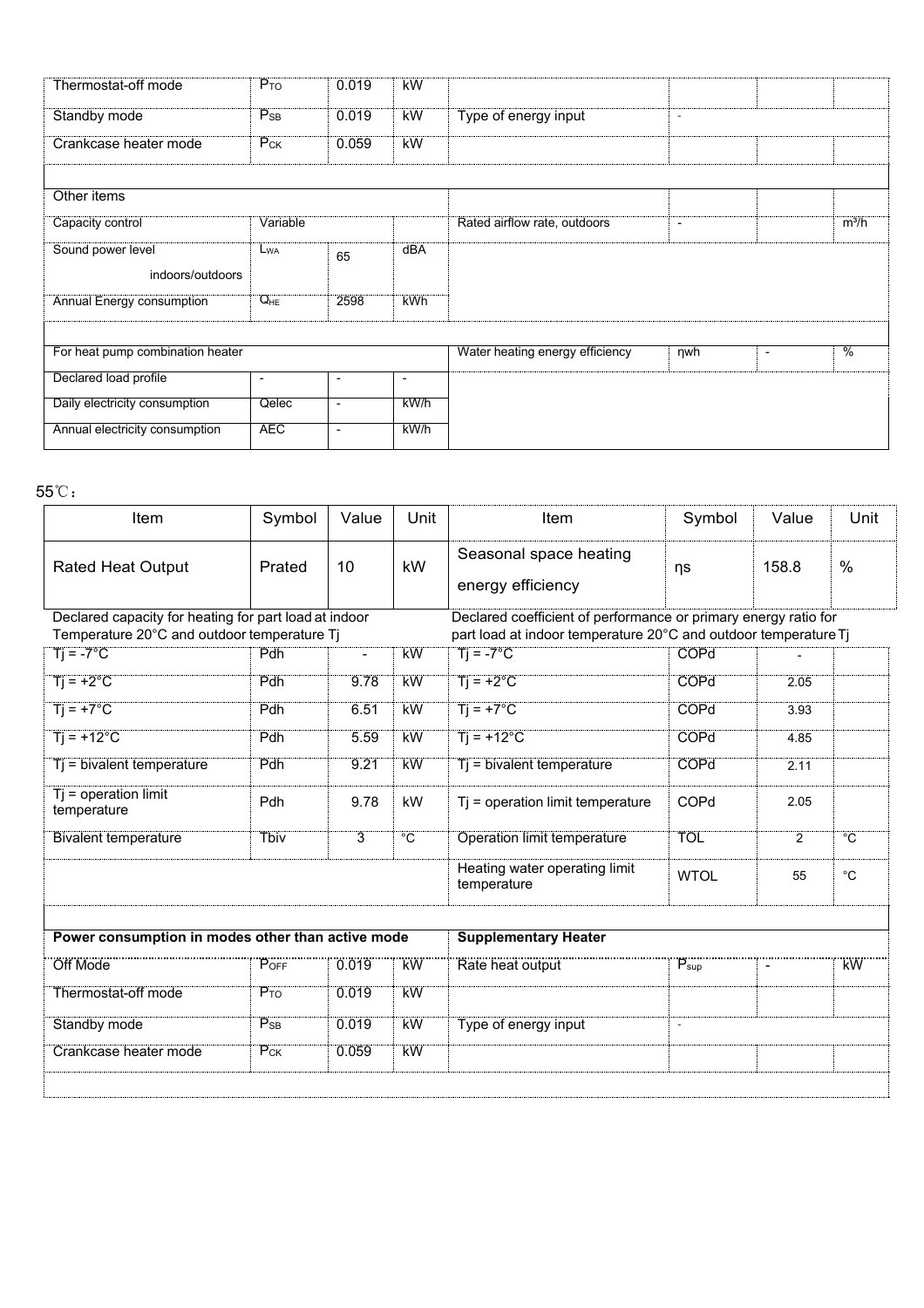| Other items                           |                          |                          |                          |                                 |     |         |
|---------------------------------------|--------------------------|--------------------------|--------------------------|---------------------------------|-----|---------|
| Capacity control                      | Variable                 |                          |                          | Rated airflow rate, outdoors    | ٠   | $m^3/h$ |
| Sound power level<br>indoors/outdoors | $L_{WA}$                 | 65                       | dBA                      |                                 |     |         |
| Annual Energy consumption             | $Q_{HE}$                 | 3285                     | <b>kWh</b>               |                                 |     |         |
|                                       |                          |                          |                          |                                 |     |         |
| For heat pump combination heater      |                          |                          |                          | Water heating energy efficiency | nwh | %       |
| Declared load profile                 | $\overline{\phantom{0}}$ | $\overline{\phantom{0}}$ | $\overline{\phantom{0}}$ |                                 |     |         |
| Daily electricity consumption         | Qelec                    | $\overline{\phantom{a}}$ | kW/h                     |                                 |     |         |
| Annual electricity consumption        | <b>AEC</b>               | $\overline{\phantom{0}}$ | $k$ W/h                  |                                 |     |         |

GUANGDONG PHNIX ECO-ENERGY SOLUTION LTD.

Address: No.3, TIANYUAN ROAD, DAGANG TOWN , NANSHA, GUANGZHOU, CHINA

 $H_0$ *ly Lico*  $\frac{1}{\sqrt{2\pi}}$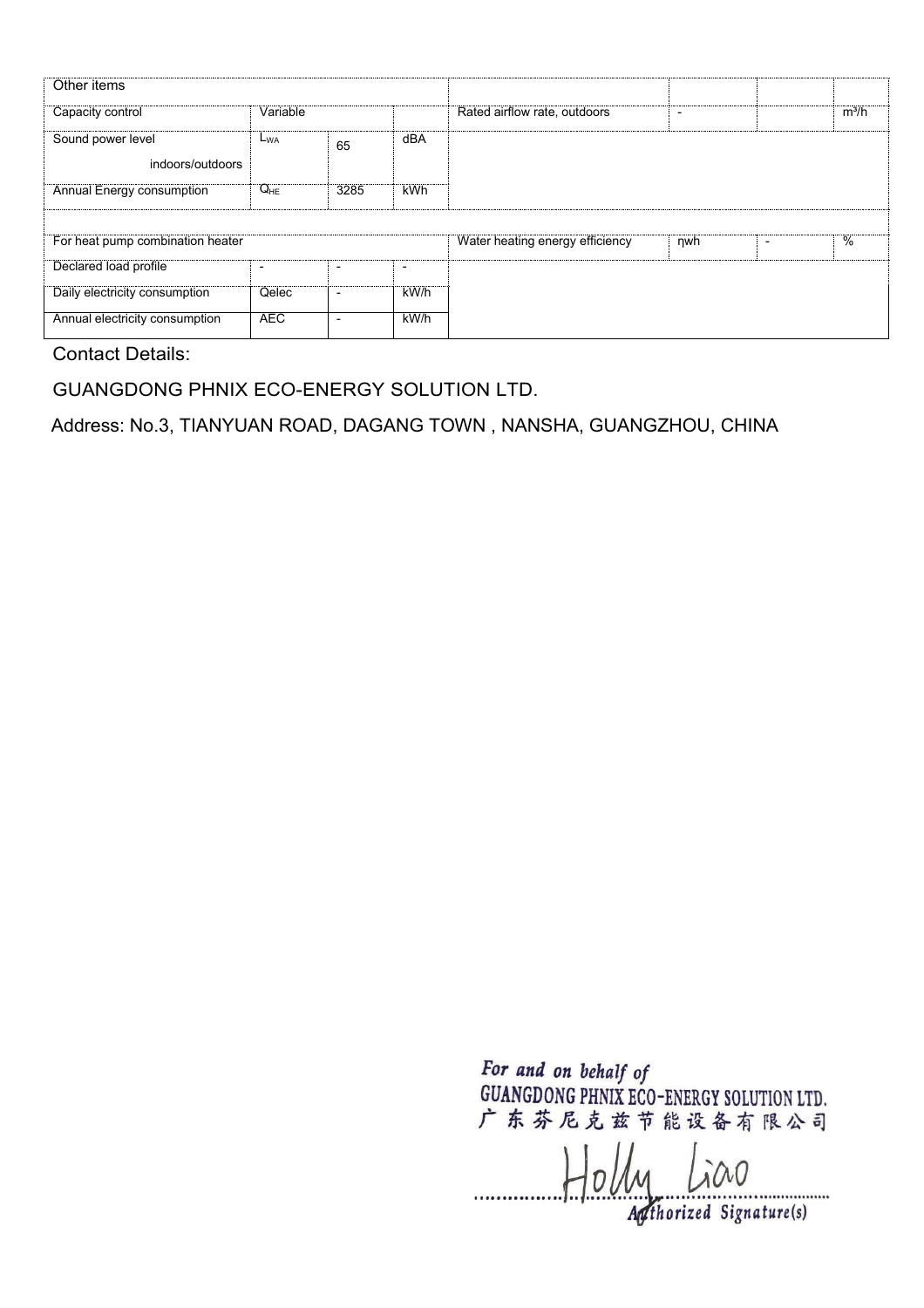| <b>Product fiche concerning the</b>     |        |       |                      |                                  |        |       |      |
|-----------------------------------------|--------|-------|----------------------|----------------------------------|--------|-------|------|
| <b>COMMISSION DELEGATED REGULATIONS</b> |        |       |                      |                                  |        |       |      |
| (EU)No 811/2021 of 18 February 2013     |        |       |                      |                                  |        |       |      |
| (EU)No 811/2021 of 02 August 2013       |        |       |                      |                                  |        |       |      |
|                                         |        |       |                      |                                  |        |       |      |
| Models:                                 |        |       | <b>Outdoor Unit:</b> | <b>ECON P10T</b>                 |        |       |      |
|                                         |        |       | Indoor Unit:         | <b>None</b>                      |        |       |      |
| Air-to-water heat pump                  |        |       |                      | Yes                              |        |       |      |
| Brine-to-water heat pump                |        |       |                      | No                               |        |       |      |
| Low temperature heat pump               |        |       |                      | <b>No</b>                        |        |       |      |
| Equipped with a supplementary heater    |        |       |                      | <b>No</b>                        |        |       |      |
| <b>Heat Pump Combination Heater</b>     |        |       |                      | No                               |        |       |      |
| Parameters shall be declared for        |        |       |                      | Medium-temperature applications  |        |       |      |
| Parameters shall be declared for        |        |       |                      | <b>Warmer Climate Conditions</b> |        |       |      |
| 5℃.                                     |        |       |                      |                                  |        |       |      |
| Item                                    | Symbol | Value | Unit                 | Item                             | Symbol | Value | Unit |
|                                         |        |       |                      | Organization and the office      |        |       |      |

| Equipped with a supplementary heater                                                                 |             |                |                | No                                                                                                                                 |                  |                |                   |
|------------------------------------------------------------------------------------------------------|-------------|----------------|----------------|------------------------------------------------------------------------------------------------------------------------------------|------------------|----------------|-------------------|
| <b>Heat Pump Combination Heater</b>                                                                  |             |                |                | No                                                                                                                                 |                  |                |                   |
| Parameters shall be declared for                                                                     |             |                |                | Medium-temperature applications                                                                                                    |                  |                |                   |
| Parameters shall be declared for                                                                     |             |                |                | <b>Warmer Climate Conditions</b>                                                                                                   |                  |                |                   |
| 35°C:                                                                                                |             |                |                |                                                                                                                                    |                  |                |                   |
| Item                                                                                                 | Symbol      | Value          | Unit           | Item                                                                                                                               | Symbol           | Value          | Unit              |
| <b>Rated Heat Output</b>                                                                             | Prated      | 10.0           | kW             | Seasonal space heating<br>energy efficiency                                                                                        | ηs               | 203.1          | $\%$              |
| Declared capacity for heating for part load at indoor<br>Temperature 20°C and outdoor temperature Tj |             |                |                | Declared coefficient of performance or primary energy ratio for<br>part load at indoor temperature 20°C and outdoor temperature Tj |                  |                |                   |
| $\overline{T}$ = -7°C                                                                                | Pdh         | $\blacksquare$ | <b>kW</b>      | $Ti = -7^{\circ}C$                                                                                                                 | COPd             |                |                   |
| $Ti = +2°C$                                                                                          | Pdh         | 10.57          | <b>kW</b>      | $Tj = +2°C$                                                                                                                        | COPd             | 3.11           |                   |
| $Ti = +7^{\circ}C$                                                                                   | Pdh         | 6.60           | <b>kW</b>      | $Ti = +7^{\circ}C$                                                                                                                 | COPd             | 4.88           |                   |
| $Ti = +12^{\circ}C$                                                                                  | Pdh         | 5.62           | <b>kW</b>      | $Ti = +12^{\circ}C$                                                                                                                | COPd             | 6.10           |                   |
| Tj = bivalent temperature                                                                            | Pdh         | 9.35           | <b>kW</b>      | Tj = bivalent temperature                                                                                                          | COPd             | 3.22           |                   |
| $Tj = operation$ limit<br>temperature                                                                | Pdh         | 10.57          | kW             | Tj = operation limit temperature                                                                                                   | COPd             | 3.11           |                   |
| <b>Bivalent temperature</b>                                                                          | <b>Tbiv</b> | $\overline{3}$ | $\overline{C}$ | <b>Operation limit temperature</b>                                                                                                 | <b>TOL</b>       | $\overline{2}$ | $\overline{C}$    |
|                                                                                                      |             |                |                | Heating water operating limit<br>temperature                                                                                       | <b>WTOL</b>      | 35             | $^{\circ}{\rm C}$ |
| Power consumption in modes other than active mode                                                    |             |                |                | <b>Supplementary Heater</b>                                                                                                        |                  |                |                   |
| POFF<br>0.019<br>Off Mode                                                                            |             |                |                | <br>Rate heat output                                                                                                               | $P_{\text{sup}}$ | $\blacksquare$ | <b>kW</b>         |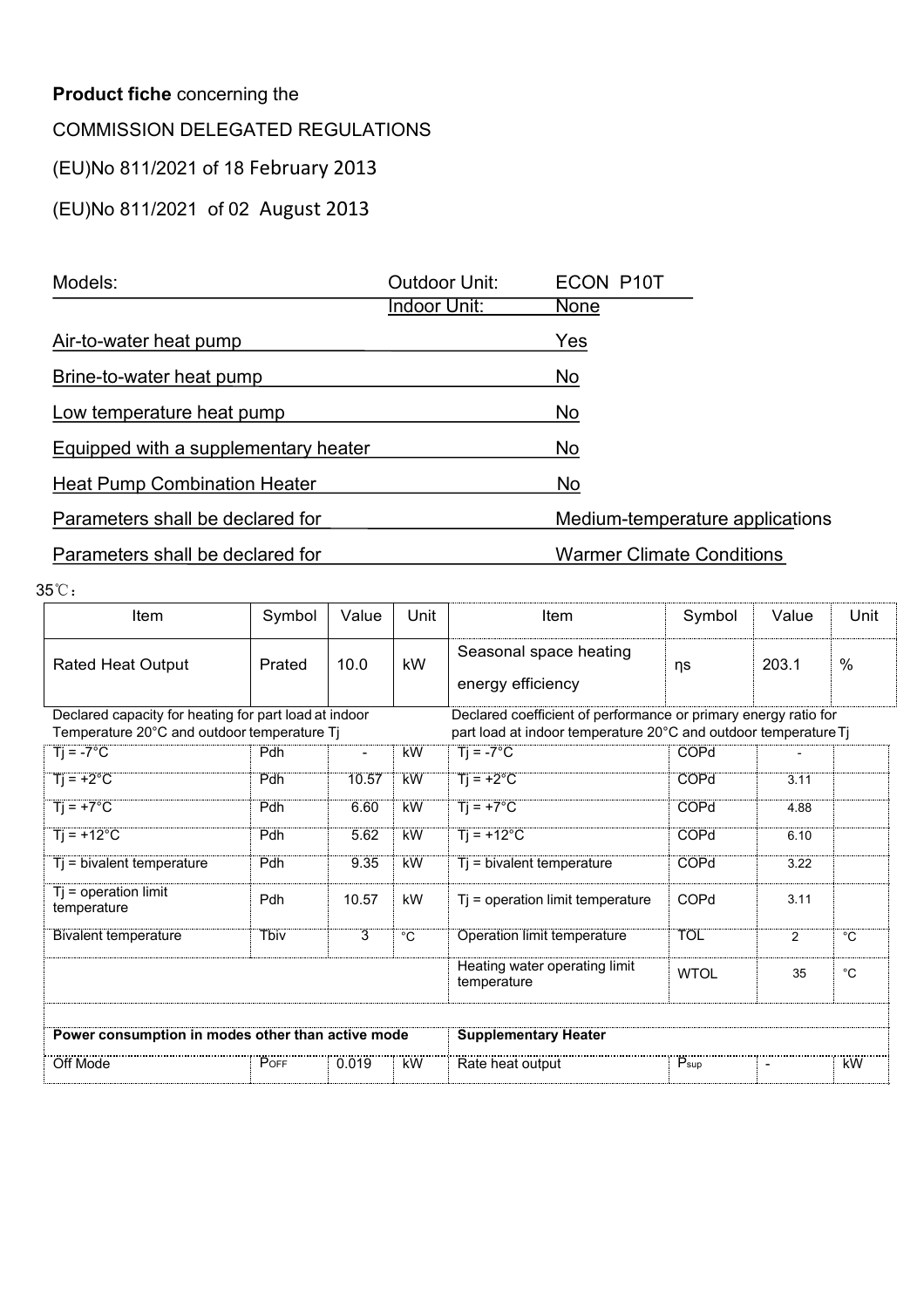| Thermostat-off mode              | $P_{TO}$                 | 0.019          | <b>kW</b>                |                                 |                          |                                           |
|----------------------------------|--------------------------|----------------|--------------------------|---------------------------------|--------------------------|-------------------------------------------|
| Standby mode                     | $P_{SB}$                 | 0.019          | <b>kW</b>                | Type of energy input            | $\sim$                   |                                           |
| Crankcase heater mode            | $P_{CK}$                 | 0.059          | kW                       |                                 |                          |                                           |
|                                  |                          |                |                          |                                 |                          |                                           |
| Other items                      |                          |                |                          |                                 |                          |                                           |
| Capacity control                 | Variable                 |                |                          | Rated airflow rate, outdoors    | $\overline{\phantom{a}}$ | $m^3/h$                                   |
| Sound power level                | L <sub>WA</sub>          |                | dBA                      |                                 |                          |                                           |
| indoors/outdoors                 |                          | 65             |                          |                                 |                          |                                           |
| <b>Annual Energy consumption</b> | $Q_{HE}$                 | 2576           | <b>kWh</b>               |                                 |                          |                                           |
|                                  |                          |                |                          |                                 |                          |                                           |
| For heat pump combination heater |                          |                |                          | Water heating energy efficiency | $\n  ny$                 | $\frac{0}{6}$<br>$\overline{\phantom{a}}$ |
|                                  |                          |                |                          |                                 |                          |                                           |
| Declared load profile            | $\overline{\phantom{a}}$ | $\blacksquare$ | $\overline{\phantom{a}}$ |                                 |                          |                                           |
| Daily electricity consumption    | Qelec                    | $\blacksquare$ | kWh                      |                                 |                          |                                           |
| Annual electricity consumption   | <b>AEC</b>               | $\mathbf{r}$   | kW/h                     |                                 |                          |                                           |

| For heat pump combination heater                                                                     |                          |                          |                | Water heating energy efficiency                                                                                                    | nwh                 | $\sim$         | $\overline{\frac{0}{0}}$ |
|------------------------------------------------------------------------------------------------------|--------------------------|--------------------------|----------------|------------------------------------------------------------------------------------------------------------------------------------|---------------------|----------------|--------------------------|
| Declared load profile                                                                                | $\overline{\phantom{a}}$ | $\overline{\phantom{a}}$ | $\blacksquare$ |                                                                                                                                    |                     |                |                          |
| Daily electricity consumption                                                                        | Qelec                    | $\overline{\phantom{a}}$ | kW/h           |                                                                                                                                    |                     |                |                          |
| Annual electricity consumption                                                                       | <b>AEC</b>               | $\overline{\phantom{a}}$ | kW/h           |                                                                                                                                    |                     |                |                          |
|                                                                                                      |                          |                          |                |                                                                                                                                    |                     |                |                          |
| $55^{\circ}\mathrm{C}$ :                                                                             |                          |                          |                |                                                                                                                                    |                     |                |                          |
| Item                                                                                                 | Symbol                   | Value                    | Unit           | Item                                                                                                                               | Symbol              | Value          | Unit                     |
| <b>Rated Heat Output</b>                                                                             | Prated                   | 10                       | kW             | Seasonal space heating<br>energy efficiency                                                                                        | ηs                  | 154.3          | $\%$                     |
| Declared capacity for heating for part load at indoor<br>Temperature 20°C and outdoor temperature Tj |                          |                          |                | Declared coefficient of performance or primary energy ratio for<br>part load at indoor temperature 20°C and outdoor temperature Tj |                     |                |                          |
| $Ti = -7^{\circ}C$                                                                                   | Pdh                      | $\overline{\phantom{a}}$ | <b>kW</b>      | $\overline{T}$ = -7°C                                                                                                              | <b>COPd</b>         |                |                          |
| $Tj = +2°C$                                                                                          | Pdh                      | 9.51                     | <b>kW</b>      | $Ti = +2^{\circ}C$                                                                                                                 | <b>COPd</b>         | 1.89           |                          |
| $T = +7^{\circ}C$                                                                                    | Pdh                      | 6.45                     | kW             | $Ti = +7^{\circ}C$                                                                                                                 | <b>COPd</b>         | 3.84           |                          |
| $Ti = +12^{\circ}C$                                                                                  | Pdh                      | 5.52                     | kW             | $Ti = +12^{\circ}C$                                                                                                                | <b>COPd</b>         | 4.77           |                          |
| Ti = bivalent temperature                                                                            | Pdh                      | 9.15                     | kW             | Tj = bivalent temperature                                                                                                          | <b>COPd</b>         | 1.94           |                          |
| $Tj = operation$ limit<br>temperature                                                                | Pdh                      | 9.51                     | kW             | Tj = operation limit temperature                                                                                                   | COPd                | 1.89           |                          |
| <b>Bivalent temperature</b>                                                                          | <b>Tbiv</b>              | $\overline{3}$           | $\overline{C}$ | <b>Operation limit temperature</b>                                                                                                 | <b>TOL</b>          | $\overline{2}$ | $^{\circ}C$              |
|                                                                                                      |                          |                          |                | Heating water operating limit<br>temperature                                                                                       | <b>WTOL</b>         | 55             | $^{\circ}$ C             |
|                                                                                                      |                          |                          |                |                                                                                                                                    |                     |                |                          |
| Power consumption in modes other than active mode                                                    |                          |                          |                | <b>Supplementary Heater</b>                                                                                                        |                     |                |                          |
| Off Mode                                                                                             | P <sub>OFF</sub>         | 0.019                    | <br>KW         | Rate heat output                                                                                                                   | $P_{\sf sup}$       | $\blacksquare$ | <u>kW</u>                |
| Thermostat-off mode                                                                                  | $P_{TO}$                 | 0.019                    | <b>kW</b>      |                                                                                                                                    |                     |                |                          |
| Standby mode                                                                                         | $P_{SB}$                 | 0.019                    | <b>kW</b>      | Type of energy input                                                                                                               | $\bar{\phantom{a}}$ |                |                          |
| Crankcase heater mode                                                                                | $P_{CK}$                 | 0.059                    | <b>kW</b>      |                                                                                                                                    |                     |                |                          |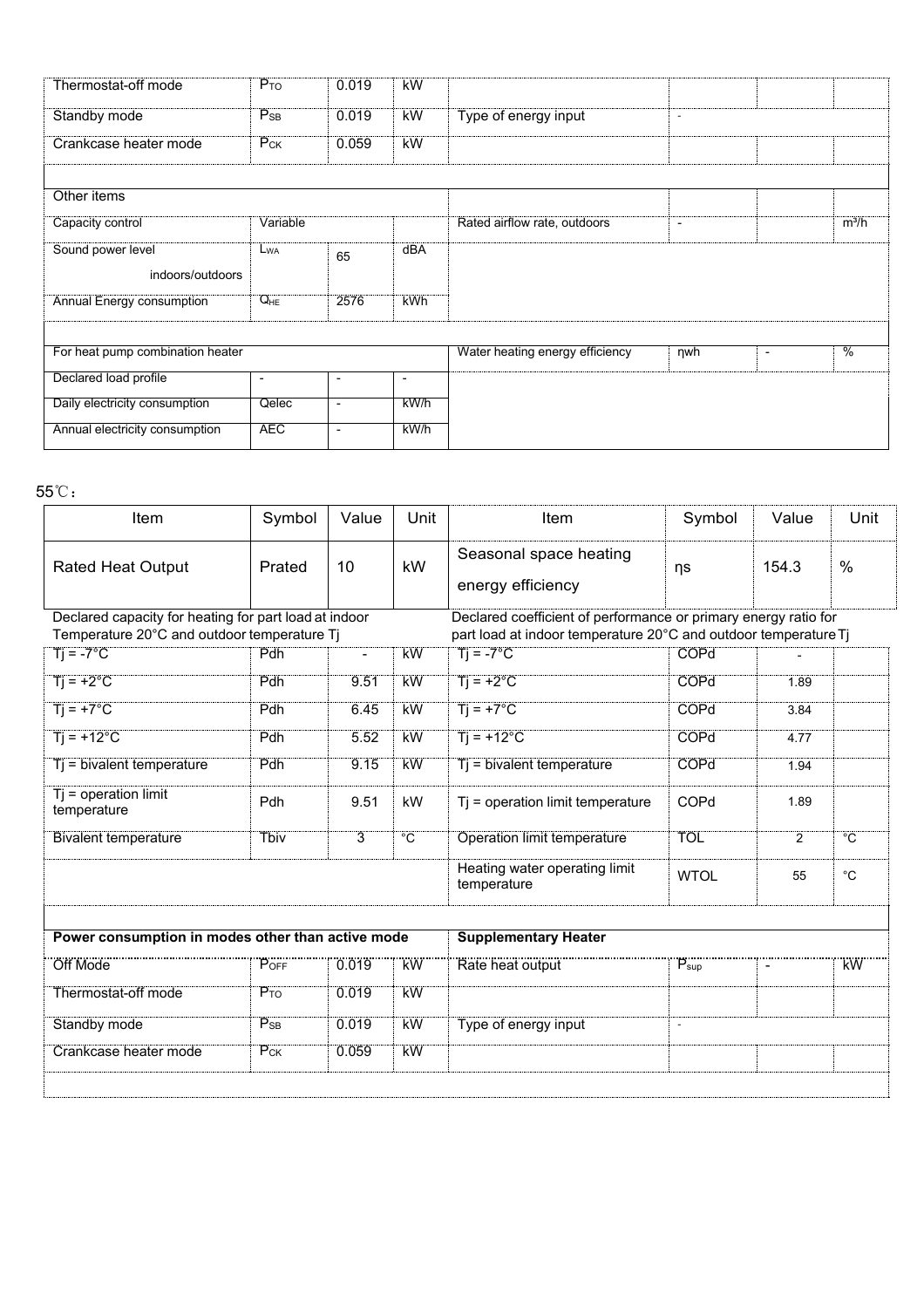| Other items                           |                          |                          |                          |                                 |     |         |
|---------------------------------------|--------------------------|--------------------------|--------------------------|---------------------------------|-----|---------|
| Capacity control                      | Variable                 |                          |                          | Rated airflow rate, outdoors    | ٠   | $m^3/h$ |
| Sound power level<br>indoors/outdoors | $L_{WA}$                 | 65                       | dBA                      |                                 |     |         |
| Annual Energy consumption             | $Q_{HE}$                 | 3380                     | <b>kWh</b>               |                                 |     |         |
|                                       |                          |                          |                          |                                 |     |         |
| For heat pump combination heater      |                          |                          |                          | Water heating energy efficiency | nwh | %       |
| Declared load profile                 | $\overline{\phantom{0}}$ | $\overline{\phantom{0}}$ | $\overline{\phantom{0}}$ |                                 |     |         |
| Daily electricity consumption         | Qelec                    | $\overline{\phantom{a}}$ | kW/h                     |                                 |     |         |
| Annual electricity consumption        | <b>AEC</b>               | $\overline{\phantom{0}}$ | $k$ W/h                  |                                 |     |         |

GUANGDONG PHNIX ECO-ENERGY SOLUTION LTD.

Address: No.3, TIANYUAN ROAD, DAGANG TOWN , NANSHA, GUANGZHOU, CHINA

 $H_0$ *ly Lico*  $\frac{1}{\sqrt{2\pi}}$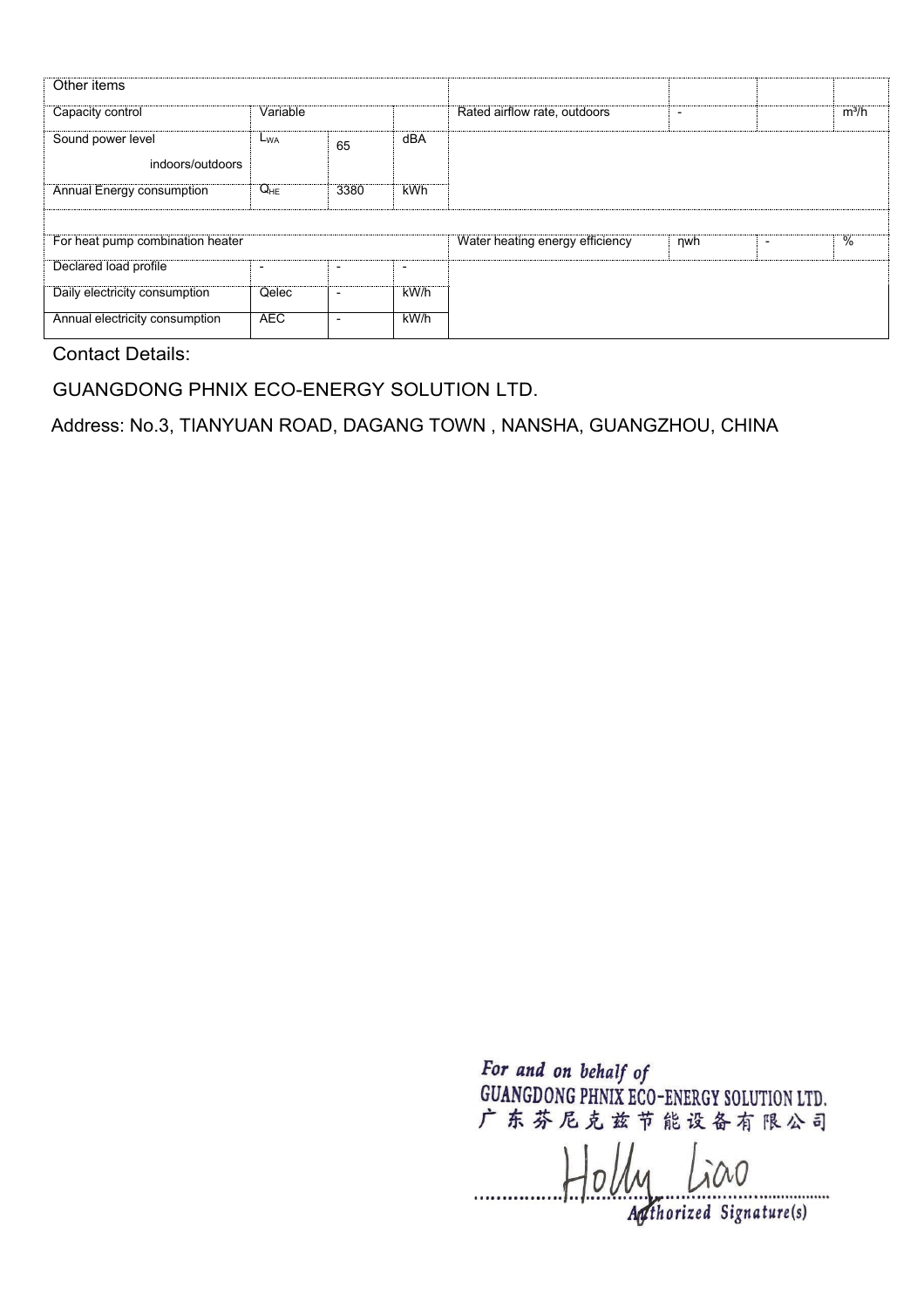| <b>Product fiche concerning the</b>     |        |       |                      |                                  |        |       |      |
|-----------------------------------------|--------|-------|----------------------|----------------------------------|--------|-------|------|
| <b>COMMISSION DELEGATED REGULATIONS</b> |        |       |                      |                                  |        |       |      |
| (EU)No 811/2021 of 18 February 2013     |        |       |                      |                                  |        |       |      |
| (EU)No 811/2021 of 02 August 2013       |        |       |                      |                                  |        |       |      |
|                                         |        |       |                      |                                  |        |       |      |
| Models:                                 |        |       | <b>Outdoor Unit:</b> | ECON P17A                        |        |       |      |
|                                         |        |       | Indoor Unit:         | <b>None</b>                      |        |       |      |
| Air-to-water heat pump                  |        |       |                      | Yes                              |        |       |      |
| Brine-to-water heat pump                |        |       |                      | No                               |        |       |      |
| Low temperature heat pump               |        |       |                      | <b>No</b>                        |        |       |      |
| Equipped with a supplementary heater    |        |       |                      | <b>No</b>                        |        |       |      |
| <b>Heat Pump Combination Heater</b>     |        |       |                      | No                               |        |       |      |
| Parameters shall be declared for        |        |       |                      | Medium-temperature applications  |        |       |      |
| Parameters shall be declared for        |        |       |                      | <b>Warmer Climate Conditions</b> |        |       |      |
| 5℃.                                     |        |       |                      |                                  |        |       |      |
| Item                                    | Symbol | Value | Unit                 | Item                             | Symbol | Value | Unit |
|                                         |        |       |                      | Organization and the office      |        |       |      |

| Equipped with a supplementary heater                                                                 |             |                |                | No                                                                                                                                 |                  |                |                   |  |  |  |
|------------------------------------------------------------------------------------------------------|-------------|----------------|----------------|------------------------------------------------------------------------------------------------------------------------------------|------------------|----------------|-------------------|--|--|--|
| <b>Heat Pump Combination Heater</b>                                                                  |             |                |                | No                                                                                                                                 |                  |                |                   |  |  |  |
| Parameters shall be declared for                                                                     |             |                |                | Medium-temperature applications                                                                                                    |                  |                |                   |  |  |  |
| Parameters shall be declared for                                                                     |             |                |                | <b>Warmer Climate Conditions</b>                                                                                                   |                  |                |                   |  |  |  |
| 35°C:                                                                                                |             |                |                |                                                                                                                                    |                  |                |                   |  |  |  |
| Item                                                                                                 | Symbol      | Value          | Unit           | Item                                                                                                                               | Symbol           | Value          | Unit              |  |  |  |
| <b>Rated Heat Output</b>                                                                             | Prated      | 15.0           | kW             | Seasonal space heating<br>energy efficiency                                                                                        | ηs               | 180.5          | $\%$              |  |  |  |
| Declared capacity for heating for part load at indoor<br>Temperature 20°C and outdoor temperature Tj |             |                |                | Declared coefficient of performance or primary energy ratio for<br>part load at indoor temperature 20°C and outdoor temperature Tj |                  |                |                   |  |  |  |
| $\overline{T}$ = -7°C                                                                                | Pdh         | $\blacksquare$ | <b>kW</b>      | $Ti = -7^{\circ}C$                                                                                                                 | COPd             |                |                   |  |  |  |
| $Ti = +2°C$                                                                                          | Pdh         | 15.33          | <b>kW</b>      | $Tj = +2°C$                                                                                                                        | COPd             | 3.19           |                   |  |  |  |
| $Ti = +7^{\circ}C$                                                                                   | Pdh         | 9.71           | <b>kW</b>      | $Ti = +7^{\circ}C$                                                                                                                 | COPd             | 4.33           |                   |  |  |  |
| $Ti = +12^{\circ}C$                                                                                  | Pdh         | 7.20           | <b>kW</b>      | $Ti = +12^{\circ}C$                                                                                                                | COPd             | 5.18           |                   |  |  |  |
| Tj = bivalent temperature                                                                            | Pdh         | 14.11          | <b>kW</b>      | Tj = bivalent temperature                                                                                                          | COPd             | 3.35           |                   |  |  |  |
| $Tj = operation$ limit<br>temperature                                                                | Pdh         | 15.33          | kW             | Tj = operation limit temperature                                                                                                   | COPd             | 3.19           |                   |  |  |  |
| <b>Bivalent temperature</b>                                                                          | <b>Tbiv</b> | $\overline{3}$ | $\overline{C}$ | <b>Operation limit temperature</b>                                                                                                 | <b>TOL</b>       | $\overline{2}$ | $\overline{C}$    |  |  |  |
|                                                                                                      |             |                |                | Heating water operating limit<br>temperature                                                                                       | <b>WTOL</b>      | 35             | $^{\circ}{\rm C}$ |  |  |  |
| Power consumption in modes other than active mode                                                    |             |                |                | <b>Supplementary Heater</b>                                                                                                        |                  |                |                   |  |  |  |
|                                                                                                      | POFF        | 0.019          |                | <br>Rate heat output                                                                                                               | $P_{\text{sup}}$ | $\blacksquare$ | <b>kW</b>         |  |  |  |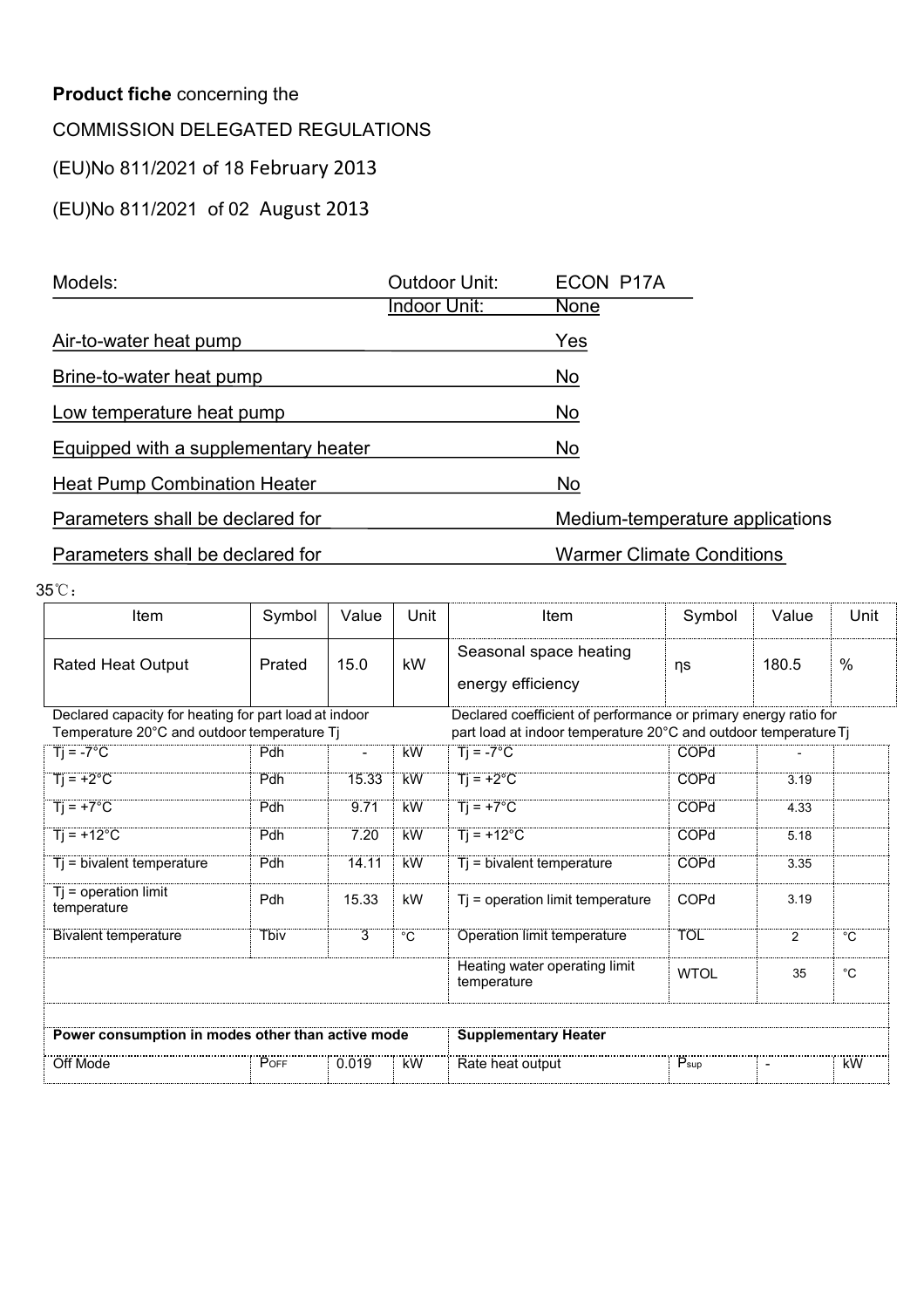| Thermostat-off mode              | $P_{TO}$                 | 0.019          | <b>kW</b>                |                                 |                          |                                           |
|----------------------------------|--------------------------|----------------|--------------------------|---------------------------------|--------------------------|-------------------------------------------|
| Standby mode                     | $P_{SB}$                 | 0.019          | <b>kW</b>                | Type of energy input            | $\sim$                   |                                           |
| Crankcase heater mode            | $P_{CK}$                 | 0.059          | kW                       |                                 |                          |                                           |
|                                  |                          |                |                          |                                 |                          |                                           |
| Other items                      |                          |                |                          |                                 |                          |                                           |
| Capacity control                 | Variable                 |                |                          | Rated airflow rate, outdoors    | $\overline{\phantom{a}}$ | $m^3/h$                                   |
| Sound power level                | L <sub>WA</sub>          | 69             | dBA                      |                                 |                          |                                           |
| indoors/outdoors                 |                          |                |                          |                                 |                          |                                           |
| <b>Annual Energy consumption</b> | $Q_{HE}$                 | 4351           | <b>kWh</b>               |                                 |                          |                                           |
|                                  |                          |                |                          |                                 |                          |                                           |
| For heat pump combination heater |                          |                |                          | Water heating energy efficiency | $\n  ny$                 | $\frac{0}{6}$<br>$\overline{\phantom{a}}$ |
| Declared load profile            | $\overline{\phantom{a}}$ | $\blacksquare$ | $\overline{\phantom{a}}$ |                                 |                          |                                           |
|                                  | Qelec                    | $\blacksquare$ | kWh                      |                                 |                          |                                           |
| Daily electricity consumption    |                          |                |                          |                                 |                          |                                           |

| For heat pump combination heater                                  |                                                   |                          |                |                                                                                       | nwh                | $\blacksquare$ | $\overline{\frac{0}{0}}$ |
|-------------------------------------------------------------------|---------------------------------------------------|--------------------------|----------------|---------------------------------------------------------------------------------------|--------------------|----------------|--------------------------|
| Declared load profile                                             | $\overline{\phantom{a}}$                          | $\sim$                   |                |                                                                                       |                    |                |                          |
| Daily electricity consumption                                     | Qelec                                             | $\overline{\phantom{a}}$ | $k$ W/h        |                                                                                       |                    |                |                          |
| Annual electricity consumption                                    | <b>AEC</b>                                        | $\overline{\phantom{a}}$ | kW/h           |                                                                                       |                    |                |                          |
|                                                                   |                                                   |                          |                |                                                                                       |                    |                |                          |
| $5^{\circ}\mathrm{C}$ :                                           |                                                   |                          |                |                                                                                       |                    |                |                          |
| Item                                                              | Symbol                                            | Value                    | Unit           | Item                                                                                  | Symbol             | Value          | Unit                     |
| <b>Rated Heat Output</b>                                          | Prated                                            | 15.0                     | kW             | Seasonal space heating<br>energy efficiency                                           | ηs                 | 152.7          | $\%$                     |
| Declared capacity for heating for part load at indoor             |                                                   |                          |                | Declared coefficient of performance or primary energy ratio for                       |                    |                |                          |
| Temperature 20°C and outdoor temperature Tj<br>$Ti = -7^{\circ}C$ | Pdh                                               | $\overline{\phantom{a}}$ | kW             | part load at indoor temperature 20°C and outdoor temperature Tj<br>$Tj = -7^{\circ}C$ | <b>COPd</b>        |                |                          |
| $Ti = +2^{\circ}C$                                                | Pdh                                               | 15.19                    | <b>kW</b>      | $Ti = +2^{\circ}C$                                                                    | COPd               | 2.27           |                          |
|                                                                   |                                                   |                          |                |                                                                                       |                    |                |                          |
| $Ti = +7^{\circ}C$                                                | Pdh                                               | 9.58                     | kW             | $Ti = +7^{\circ}C$                                                                    | COPd               | 3.64           |                          |
| $Ti = +12^{\circ}C$                                               | Pdh                                               | 7.25                     | kW             | $Ti = +12^{\circ}C$                                                                   | <b>COPd</b>        | 4.59           |                          |
| $Tj = bivalent temperature$                                       | Pdh                                               | 14.02                    | <b>kW</b>      | Tj = bivalent temperature                                                             | COPd               | 2.44           |                          |
| $Tj = operation$ limit<br>temperature                             | Pdh                                               | 15.19                    | kW             | Tj = operation limit temperature                                                      | COPd               | 2.27           |                          |
| <b>Bivalent temperature</b>                                       | <b>Tbiv</b>                                       | $\overline{3}$           | $\overline{C}$ | <b>Operation limit temperature</b>                                                    | <b>TOL</b>         | $\overline{2}$ | $^{\circ}C$              |
|                                                                   |                                                   |                          |                | Heating water operating limit<br>temperature                                          | <b>WTOL</b>        | 55             | $^{\circ}C$              |
|                                                                   |                                                   |                          |                |                                                                                       |                    |                |                          |
|                                                                   | Power consumption in modes other than active mode |                          |                |                                                                                       |                    |                |                          |
| <br>Off Mode                                                      | POFF                                              | 0.019                    | <br>KW         | Rate heat output                                                                      | $P_{\mathsf{sup}}$ | $\blacksquare$ | <br>kW                   |
| Thermostat-off mode                                               | $P_{TO}$                                          | 0.019                    | <b>kW</b>      |                                                                                       |                    |                |                          |
| Standby mode                                                      | $P_{SB}$                                          | 0.019                    | <b>kW</b>      | Type of energy input                                                                  | $\omega$           |                |                          |
| <b>Crankcase heater mode</b>                                      | $P_{CK}$                                          | 0.059                    | <b>kW</b>      |                                                                                       |                    |                |                          |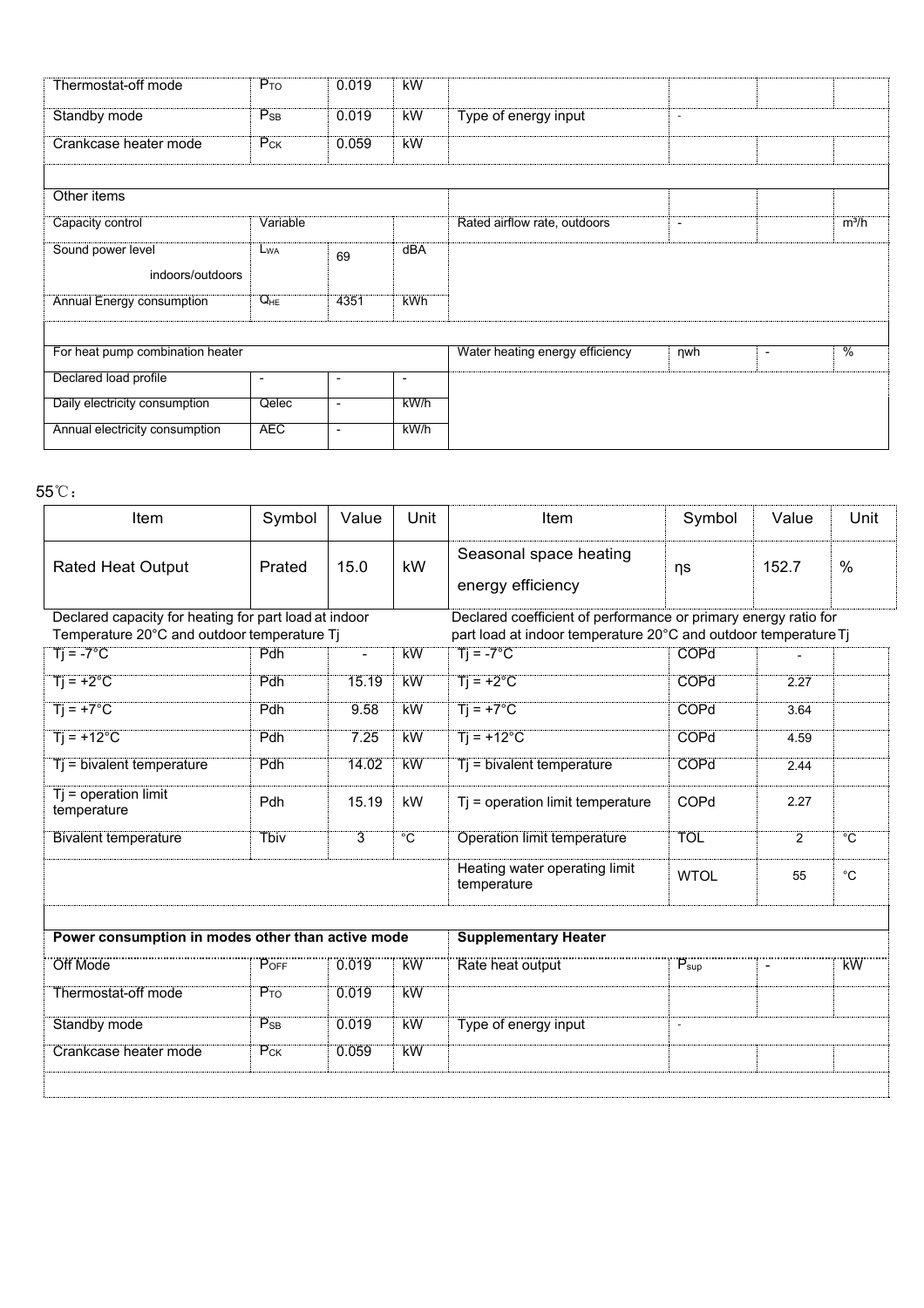| Other items                           |                          |                          |                          |                                 |     |         |
|---------------------------------------|--------------------------|--------------------------|--------------------------|---------------------------------|-----|---------|
| Capacity control                      | Variable                 |                          |                          | Rated airflow rate, outdoors    | ٠   | $m^3/h$ |
| Sound power level<br>indoors/outdoors | $L_{WA}$                 | 69                       | dBA                      |                                 |     |         |
| Annual Energy consumption             | $Q_{HE}$                 | 5131                     | <b>kWh</b>               |                                 |     |         |
|                                       |                          |                          |                          |                                 |     |         |
| For heat pump combination heater      |                          |                          |                          | Water heating energy efficiency | nwh | %       |
| Declared load profile                 | $\overline{\phantom{0}}$ | $\overline{\phantom{0}}$ | $\overline{\phantom{0}}$ |                                 |     |         |
| Daily electricity consumption         | Qelec                    | $\overline{\phantom{a}}$ | kW/h                     |                                 |     |         |
| Annual electricity consumption        | <b>AEC</b>               | $\overline{\phantom{0}}$ | $k$ W/h                  |                                 |     |         |

GUANGDONG PHNIX ECO-ENERGY SOLUTION LTD.

Address: No.3, TIANYUAN ROAD, DAGANG TOWN , NANSHA, GUANGZHOU, CHINA

 $H_0$ *ly Lico*  $\frac{1}{\sqrt{2\pi}}$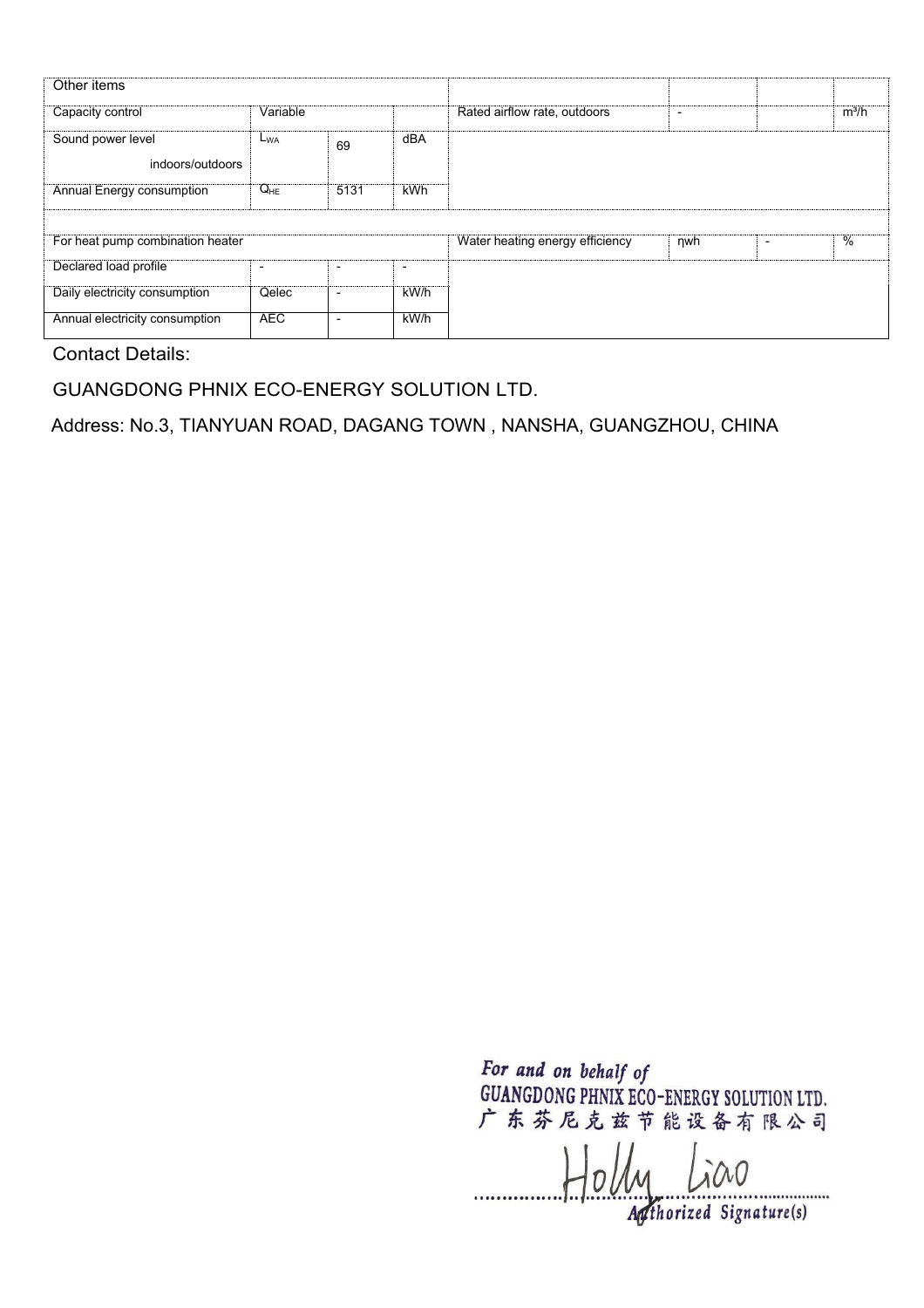| <b>Product fiche concerning the</b>     |        |       |                      |                                  |        |       |      |
|-----------------------------------------|--------|-------|----------------------|----------------------------------|--------|-------|------|
| <b>COMMISSION DELEGATED REGULATIONS</b> |        |       |                      |                                  |        |       |      |
| (EU)No 811/2021 of 18 February 2013     |        |       |                      |                                  |        |       |      |
| (EU)No 811/2021 of 02 August 2013       |        |       |                      |                                  |        |       |      |
|                                         |        |       |                      |                                  |        |       |      |
| Models:                                 |        |       | <b>Outdoor Unit:</b> | <b>ECON P17T</b>                 |        |       |      |
|                                         |        |       | <b>Indoor Unit:</b>  | <b>None</b>                      |        |       |      |
| Air-to-water heat pump                  |        |       |                      | Yes                              |        |       |      |
| Brine-to-water heat pump                |        |       |                      | No                               |        |       |      |
| Low temperature heat pump               |        |       |                      | No                               |        |       |      |
| Equipped with a supplementary heater    |        |       |                      | No                               |        |       |      |
| <b>Heat Pump Combination Heater</b>     |        |       |                      | No                               |        |       |      |
| Parameters shall be declared for        |        |       |                      | Medium-temperature applications  |        |       |      |
| Parameters shall be declared for        |        |       |                      | <b>Warmer Climate Conditions</b> |        |       |      |
| 5℃.                                     |        |       |                      |                                  |        |       |      |
| Item                                    | Symbol | Value | Unit                 | Item                             | Symbol | Value | Unit |
|                                         |        |       |                      | Organization and the attac       |        |       |      |

| Equipped with a supplementary heater                                                                 |             |                                 |             | No                                                                                                                                 |                          |                |                |  |  |  |  |
|------------------------------------------------------------------------------------------------------|-------------|---------------------------------|-------------|------------------------------------------------------------------------------------------------------------------------------------|--------------------------|----------------|----------------|--|--|--|--|
| <b>Heat Pump Combination Heater</b>                                                                  |             |                                 |             | <b>No</b>                                                                                                                          |                          |                |                |  |  |  |  |
| Parameters shall be declared for                                                                     |             | Medium-temperature applications |             |                                                                                                                                    |                          |                |                |  |  |  |  |
| Parameters shall be declared for                                                                     |             |                                 |             | <b>Warmer Climate Conditions</b>                                                                                                   |                          |                |                |  |  |  |  |
| 35°C:                                                                                                |             |                                 |             |                                                                                                                                    |                          |                |                |  |  |  |  |
| Item                                                                                                 | Symbol      | Value                           | Unit        | Item                                                                                                                               | Symbol                   | Value          | Unit           |  |  |  |  |
| <b>Rated Heat Output</b>                                                                             | Prated      | 15.0                            | kW          | Seasonal space heating<br>energy efficiency                                                                                        | ηs                       | 180.0          | $\%$           |  |  |  |  |
| Declared capacity for heating for part load at indoor<br>Temperature 20°C and outdoor temperature Tj |             |                                 |             | Declared coefficient of performance or primary energy ratio for<br>part load at indoor temperature 20°C and outdoor temperature Tj |                          |                |                |  |  |  |  |
| $Ti = -7^{\circ}C$                                                                                   | Pdh         | $\blacksquare$                  | kW          | $Ti = -7^{\circ}C$                                                                                                                 | COPd                     |                |                |  |  |  |  |
| $Tj = +2°C$                                                                                          | <b>Pdh</b>  | 15.41                           | kW          | $Tj = +2°C$                                                                                                                        | COPd                     | 3.22           |                |  |  |  |  |
| $Ti = +7^{\circ}C$                                                                                   | Pdh         | 7.79                            | <b>kW</b>   | $Ti = +7^{\circ}C$                                                                                                                 | COPd                     | 4.76           |                |  |  |  |  |
| $Ti = +12^{\circ}C$                                                                                  | Pdh         | 7.20                            | <b>kW</b>   | $Ti = +12^{\circ}C$                                                                                                                | COPd                     | 5.18           |                |  |  |  |  |
| $Tj = bivalent temperature$                                                                          | Pdh         | 11.13                           | <b>kW</b>   | $Tj$ = bivalent temperature                                                                                                        | COPd                     | 3.87           |                |  |  |  |  |
| $Tj = operation$ limit<br>temperature                                                                | Pdh         | 12.45                           | kW          | Tj = operation limit temperature                                                                                                   | COPd                     | 3.81           |                |  |  |  |  |
| <b>Bivalent temperature</b>                                                                          | <b>Thiv</b> | 3                               | $^{\circ}C$ | <b>Operation limit temperature</b>                                                                                                 | <b>TOL</b>               | $\overline{2}$ | $\overline{C}$ |  |  |  |  |
|                                                                                                      |             |                                 |             | Heating water operating limit<br>temperature                                                                                       | <b>WTOL</b>              | 35             | $^{\circ}C$    |  |  |  |  |
| Power consumption in modes other than active mode                                                    |             |                                 |             | <b>Supplementary Heater</b>                                                                                                        |                          |                |                |  |  |  |  |
|                                                                                                      | POFF        | 0.019                           | `kW         | Rate heat output                                                                                                                   | $\dddot{P}_{\text{sup}}$ | $\blacksquare$ | <b>KW</b>      |  |  |  |  |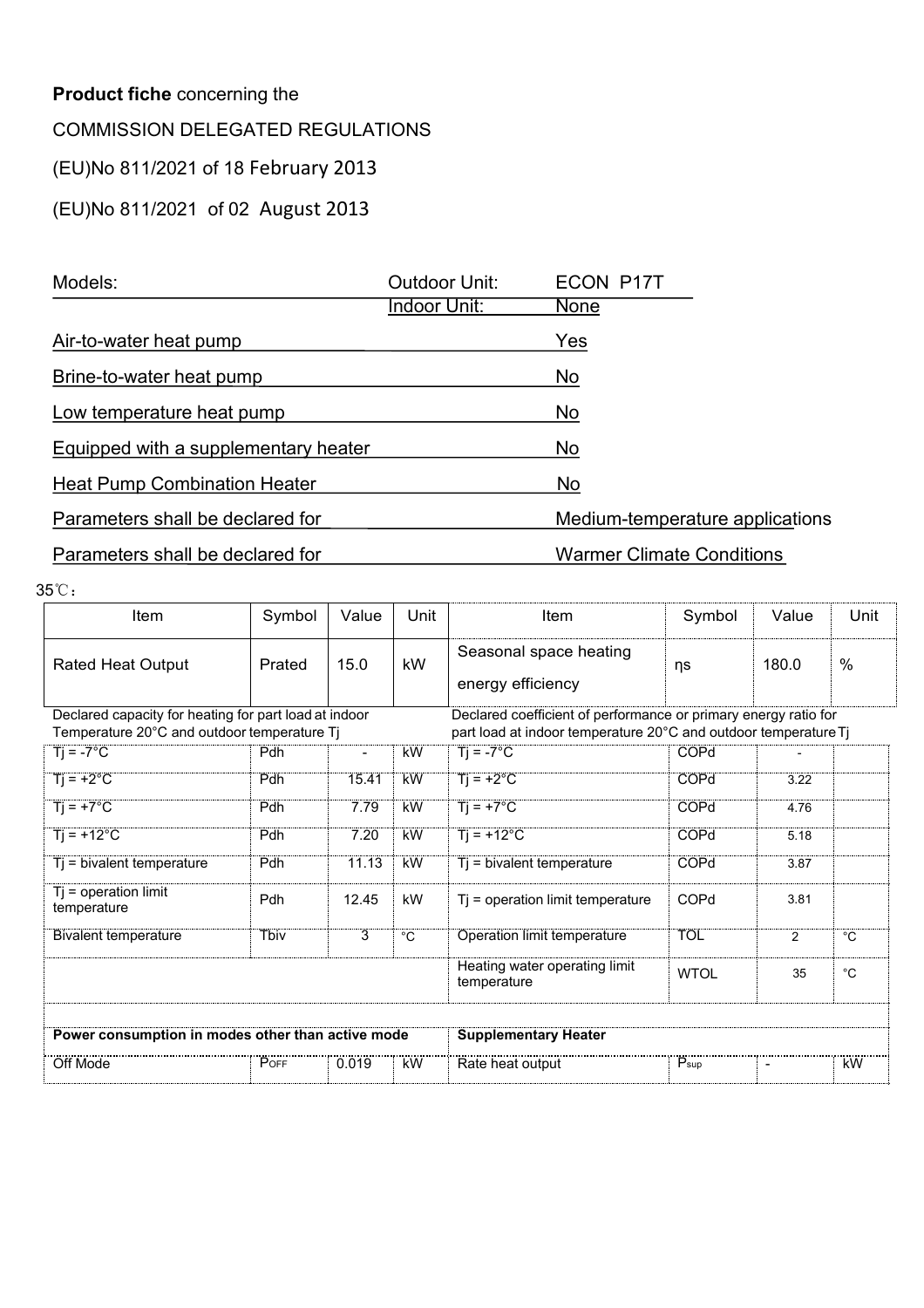| Thermostat-off mode              | $P_{TO}$                 | 0.019          | <b>kW</b>                |                                 |                          |                                           |
|----------------------------------|--------------------------|----------------|--------------------------|---------------------------------|--------------------------|-------------------------------------------|
| Standby mode                     | $P_{SB}$                 | 0.019          | <b>kW</b>                | Type of energy input            | $\sim$                   |                                           |
| Crankcase heater mode            | $P_{CK}$                 | 0.059          | kW                       |                                 |                          |                                           |
|                                  |                          |                |                          |                                 |                          |                                           |
| Other items                      |                          |                |                          |                                 |                          |                                           |
| Capacity control                 | Variable                 |                |                          | Rated airflow rate, outdoors    | $\overline{\phantom{a}}$ | $m^3/h$                                   |
| Sound power level                | L <sub>WA</sub>          | 69             | dBA                      |                                 |                          |                                           |
| indoors/outdoors                 |                          |                |                          |                                 |                          |                                           |
| <b>Annual Energy consumption</b> | $Q_{HE}$                 | 4364           | <b>kWh</b>               |                                 |                          |                                           |
|                                  |                          |                |                          |                                 |                          |                                           |
| For heat pump combination heater |                          |                |                          | Water heating energy efficiency | $\n  ny$                 | $\frac{0}{6}$<br>$\overline{\phantom{a}}$ |
| Declared load profile            | $\overline{\phantom{a}}$ | $\blacksquare$ | $\overline{\phantom{a}}$ |                                 |                          |                                           |
| Daily electricity consumption    | Qelec                    | $\blacksquare$ | kWh                      |                                 |                          |                                           |
|                                  |                          |                |                          |                                 |                          |                                           |

| For heat pump combination heater                                                                     |                          |                          |                |                                                                                                                                    | nwh                | $\blacksquare$ | $\overline{\frac{0}{0}}$ |
|------------------------------------------------------------------------------------------------------|--------------------------|--------------------------|----------------|------------------------------------------------------------------------------------------------------------------------------------|--------------------|----------------|--------------------------|
| Declared load profile                                                                                | $\overline{\phantom{a}}$ | $\sim$                   | $\blacksquare$ |                                                                                                                                    |                    |                |                          |
| Daily electricity consumption                                                                        | Qelec                    | $\overline{\phantom{a}}$ | $k$ W/h        |                                                                                                                                    |                    |                |                          |
| Annual electricity consumption                                                                       | <b>AEC</b>               | $\overline{\phantom{a}}$ | kW/h           |                                                                                                                                    |                    |                |                          |
|                                                                                                      |                          |                          |                |                                                                                                                                    |                    |                |                          |
| $5^{\circ}\mathrm{C}$ :                                                                              |                          |                          |                |                                                                                                                                    |                    |                |                          |
| Item                                                                                                 | Symbol                   | Value                    | Unit           | Item                                                                                                                               | Symbol             | Value          | Unit                     |
| <b>Rated Heat Output</b>                                                                             | Prated                   | 15.0                     | kW             | Seasonal space heating<br>energy efficiency                                                                                        | ηs                 | 153.4          | $\%$                     |
| Declared capacity for heating for part load at indoor<br>Temperature 20°C and outdoor temperature Tj |                          |                          |                | Declared coefficient of performance or primary energy ratio for<br>part load at indoor temperature 20°C and outdoor temperature Tj |                    |                |                          |
| $Ti = -7^{\circ}C$                                                                                   | Pdh                      | $\overline{\phantom{a}}$ | kW             | $Tj = -7^{\circ}C$                                                                                                                 | <b>COPd</b>        |                |                          |
| $Ti = +2^{\circ}C$                                                                                   | Pdh                      | 15.22                    | <b>kW</b>      | $Ti = +2^{\circ}C$                                                                                                                 | COPd               | 2.31           |                          |
| $Ti = +7^{\circ}C$                                                                                   | Pdh                      | 9.63                     | kW             | $Ti = +7^{\circ}C$                                                                                                                 | COPd               | 3.62           |                          |
| $Ti = +12^{\circ}C$                                                                                  | Pdh                      | 7.29                     | kW             | $Ti = +12^{\circ}C$                                                                                                                | <b>COPd</b>        | 4.63           |                          |
| $Tj = bivalent temperature$                                                                          | Pdh                      | 13.95                    | <b>kW</b>      | Tj = bivalent temperature                                                                                                          | COPd               | 2.46           |                          |
| $Tj = operation$ limit<br>temperature                                                                | Pdh                      | 15.22                    | kW             | Tj = operation limit temperature                                                                                                   | COPd               | 2.31           |                          |
| <b>Bivalent temperature</b>                                                                          | <b>Tbiv</b>              | $\overline{3}$           | $\overline{C}$ | <b>Operation limit temperature</b>                                                                                                 | <b>TOL</b>         | $\overline{2}$ | $^{\circ}C$              |
|                                                                                                      |                          |                          |                | Heating water operating limit<br>temperature                                                                                       | <b>WTOL</b>        | 55             | $^{\circ}C$              |
|                                                                                                      |                          |                          |                |                                                                                                                                    |                    |                |                          |
| Power consumption in modes other than active mode                                                    |                          |                          |                | <b>Supplementary Heater</b>                                                                                                        |                    |                |                          |
| <br>Off Mode                                                                                         | POFF                     | 0.019                    | <br>KW         | Rate heat output                                                                                                                   | $P_{\mathsf{sup}}$ | $\blacksquare$ | <br>kW                   |
| Thermostat-off mode                                                                                  | $P_{TO}$                 | 0.019                    | <b>kW</b>      |                                                                                                                                    |                    |                |                          |
| Standby mode                                                                                         | $P_{SB}$                 | 0.019                    | <b>kW</b>      | Type of energy input                                                                                                               | $\omega$           |                |                          |
| <b>Crankcase heater mode</b>                                                                         | $P_{CK}$                 | 0.059                    | <b>kW</b>      |                                                                                                                                    |                    |                |                          |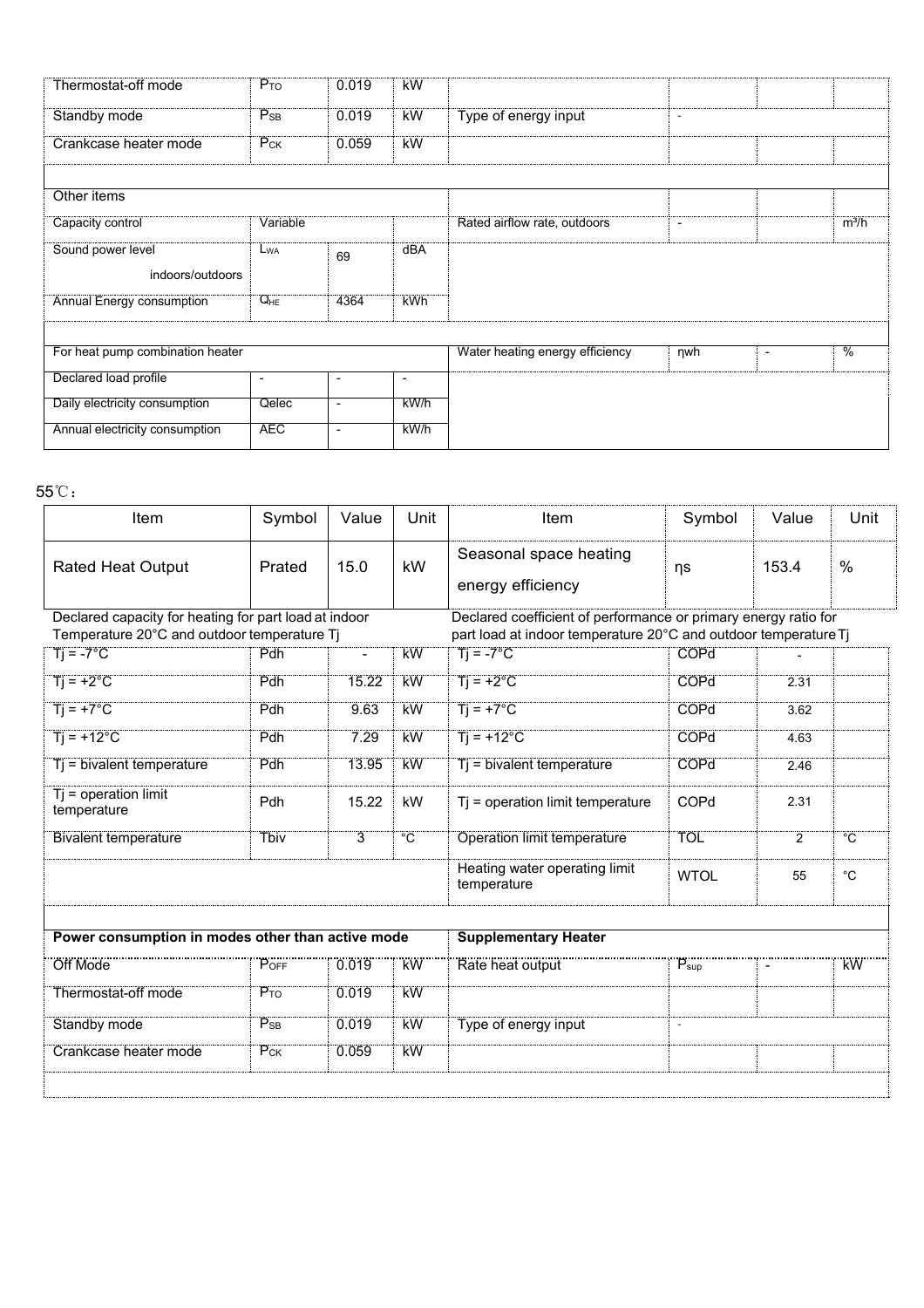| Other items                           |                          |                          |                          |                                 |     |         |
|---------------------------------------|--------------------------|--------------------------|--------------------------|---------------------------------|-----|---------|
| Capacity control                      | Variable                 |                          |                          | Rated airflow rate, outdoors    | ٠   | $m^3/h$ |
| Sound power level<br>indoors/outdoors | $L_{WA}$                 | 69                       | dBA                      |                                 |     |         |
| Annual Energy consumption             | $Q_{HE}$                 | 5109                     | <b>kWh</b>               |                                 |     |         |
|                                       |                          |                          |                          |                                 |     |         |
| For heat pump combination heater      |                          |                          |                          | Water heating energy efficiency | nwh | %       |
| Declared load profile                 | $\overline{\phantom{0}}$ | $\overline{\phantom{0}}$ | $\overline{\phantom{0}}$ |                                 |     |         |
| Daily electricity consumption         | Qelec                    | $\overline{\phantom{a}}$ | kW/h                     |                                 |     |         |
| Annual electricity consumption        | <b>AEC</b>               | $\overline{\phantom{0}}$ | $k$ W/h                  |                                 |     |         |

GUANGDONG PHNIX ECO-ENERGY SOLUTION LTD.

Address: No.3, TIANYUAN ROAD, DAGANG TOWN , NANSHA, GUANGZHOU, CHINA

 $H_0$ *ly Lico*  $\frac{1}{\sqrt{2\pi}}$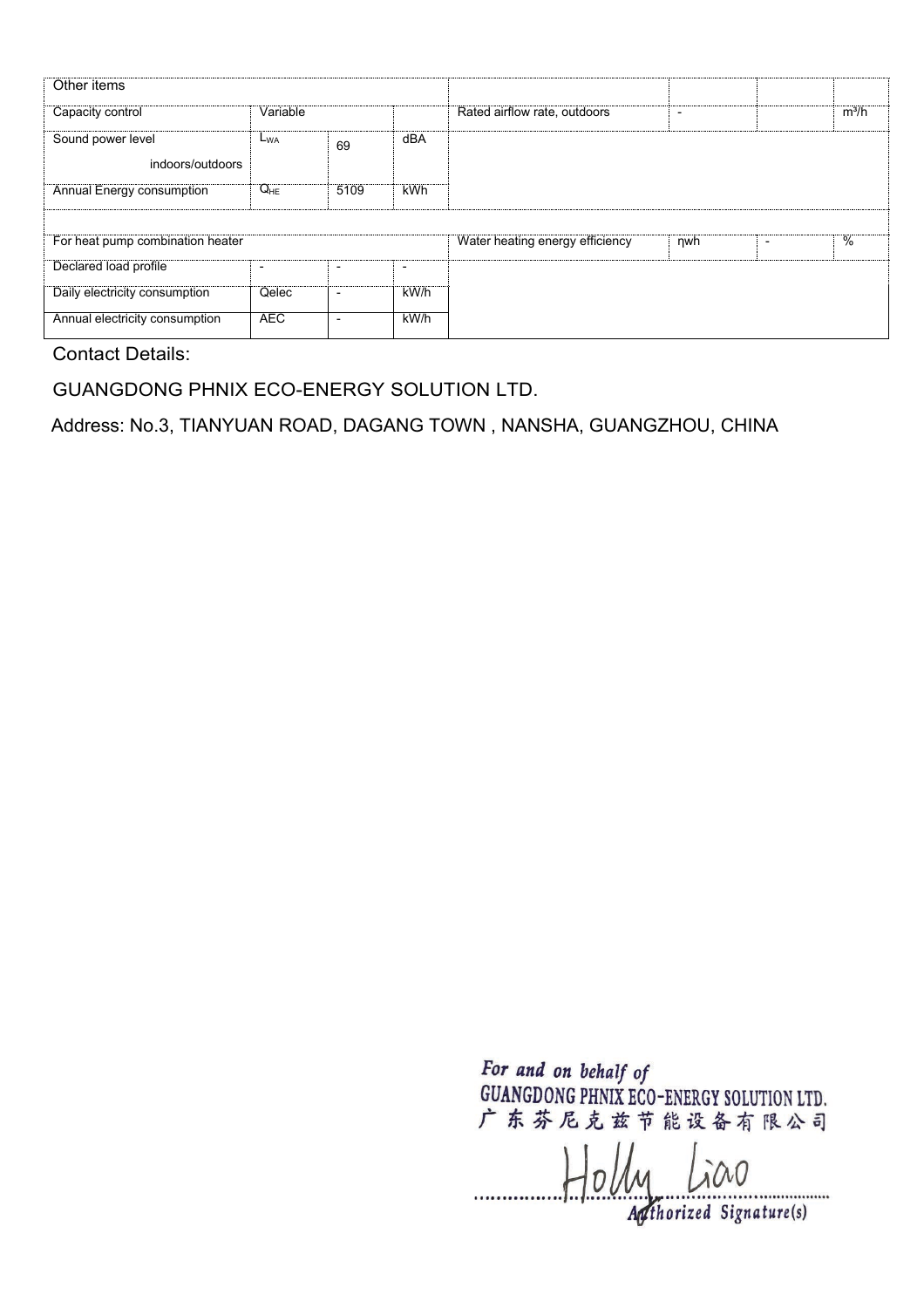| <b>Product fiche concerning the</b>     |        |       |                      |                             |                                  |       |      |
|-----------------------------------------|--------|-------|----------------------|-----------------------------|----------------------------------|-------|------|
| <b>COMMISSION DELEGATED REGULATIONS</b> |        |       |                      |                             |                                  |       |      |
| (EU)No 811/2021 of 18 February 2013     |        |       |                      |                             |                                  |       |      |
| (EU)No 811/2021 of 02 August 2013       |        |       |                      |                             |                                  |       |      |
|                                         |        |       |                      |                             |                                  |       |      |
| Models:                                 |        |       | <b>Outdoor Unit:</b> | ECON P24T                   |                                  |       |      |
|                                         |        |       | Indoor Unit:         | <b>None</b>                 |                                  |       |      |
| Air-to-water heat pump                  |        |       |                      | Yes                         |                                  |       |      |
| Brine-to-water heat pump                |        |       |                      | No                          |                                  |       |      |
| Low temperature heat pump               |        |       |                      | <b>No</b>                   |                                  |       |      |
| Equipped with a supplementary heater    |        |       |                      | <b>No</b>                   |                                  |       |      |
| <b>Heat Pump Combination Heater</b>     |        |       |                      | No                          |                                  |       |      |
| Parameters shall be declared for        |        |       |                      |                             | Medium-temperature applications  |       |      |
| Parameters shall be declared for        |        |       |                      |                             | <b>Warmer Climate Conditions</b> |       |      |
| 5℃.                                     |        |       |                      |                             |                                  |       |      |
| Item                                    | Symbol | Value | Unit                 | Item                        | Symbol                           | Value | Unit |
|                                         |        |       |                      | Organization and the office |                                  |       |      |

| Equipped with a supplementary heater                                                                 |             |                |                | No                                                                                                                                 |                  |                |                   |  |  |  |
|------------------------------------------------------------------------------------------------------|-------------|----------------|----------------|------------------------------------------------------------------------------------------------------------------------------------|------------------|----------------|-------------------|--|--|--|
| <b>Heat Pump Combination Heater</b>                                                                  |             |                |                | No                                                                                                                                 |                  |                |                   |  |  |  |
| Parameters shall be declared for                                                                     |             |                |                | Medium-temperature applications                                                                                                    |                  |                |                   |  |  |  |
| Parameters shall be declared for                                                                     |             |                |                | <b>Warmer Climate Conditions</b>                                                                                                   |                  |                |                   |  |  |  |
| 35°C:                                                                                                |             |                |                |                                                                                                                                    |                  |                |                   |  |  |  |
| Item                                                                                                 | Symbol      | Value          | Unit           | Item                                                                                                                               | Symbol           | Value          | Unit              |  |  |  |
| <b>Rated Heat Output</b>                                                                             | Prated      | 20.0           | kW             | Seasonal space heating<br>energy efficiency                                                                                        | ηs               | 188.8          | $\%$              |  |  |  |
| Declared capacity for heating for part load at indoor<br>Temperature 20°C and outdoor temperature Tj |             |                |                | Declared coefficient of performance or primary energy ratio for<br>part load at indoor temperature 20°C and outdoor temperature Tj |                  |                |                   |  |  |  |
| $\overline{T}$ = -7°C                                                                                | Pdh         | $\blacksquare$ | <b>kW</b>      | $Ti = -7^{\circ}C$                                                                                                                 | COPd             |                |                   |  |  |  |
| $Ti = +2°C$                                                                                          | Pdh         | 19.82          | <b>kW</b>      | $Tj = +2°C$                                                                                                                        | COPd             | 3.16           |                   |  |  |  |
| $Ti = +7^{\circ}C$                                                                                   | Pdh         | 12.80          | <b>kW</b>      | $Ti = +7^{\circ}C$                                                                                                                 | COPd             | 4.34           |                   |  |  |  |
| $Ti = +12^{\circ}C$                                                                                  | Pdh         | 11.35          | <b>kW</b>      | $Ti = +12^{\circ}C$                                                                                                                | COPd             | 5.75           |                   |  |  |  |
| Tj = bivalent temperature                                                                            | Pdh         | 18.65          | <b>kW</b>      | Tj = bivalent temperature                                                                                                          | COPd             | 3.20           |                   |  |  |  |
| $Tj = operation$ limit<br>temperature                                                                | Pdh         | 19.82          | kW             | Tj = operation limit temperature                                                                                                   | COPd             | 3.16           |                   |  |  |  |
| <b>Bivalent temperature</b>                                                                          | <b>Tbiv</b> | $\overline{3}$ | $\overline{C}$ | <b>Operation limit temperature</b>                                                                                                 | <b>TOL</b>       | $\overline{2}$ | $\overline{C}$    |  |  |  |
|                                                                                                      |             |                |                | Heating water operating limit<br>temperature                                                                                       | <b>WTOL</b>      | 35             | $^{\circ}{\rm C}$ |  |  |  |
| Power consumption in modes other than active mode                                                    |             |                |                | <b>Supplementary Heater</b>                                                                                                        |                  |                |                   |  |  |  |
|                                                                                                      | POFF        | 0.025          |                | <br>Rate heat output                                                                                                               | $P_{\text{sup}}$ | $\blacksquare$ | <b>kW</b>         |  |  |  |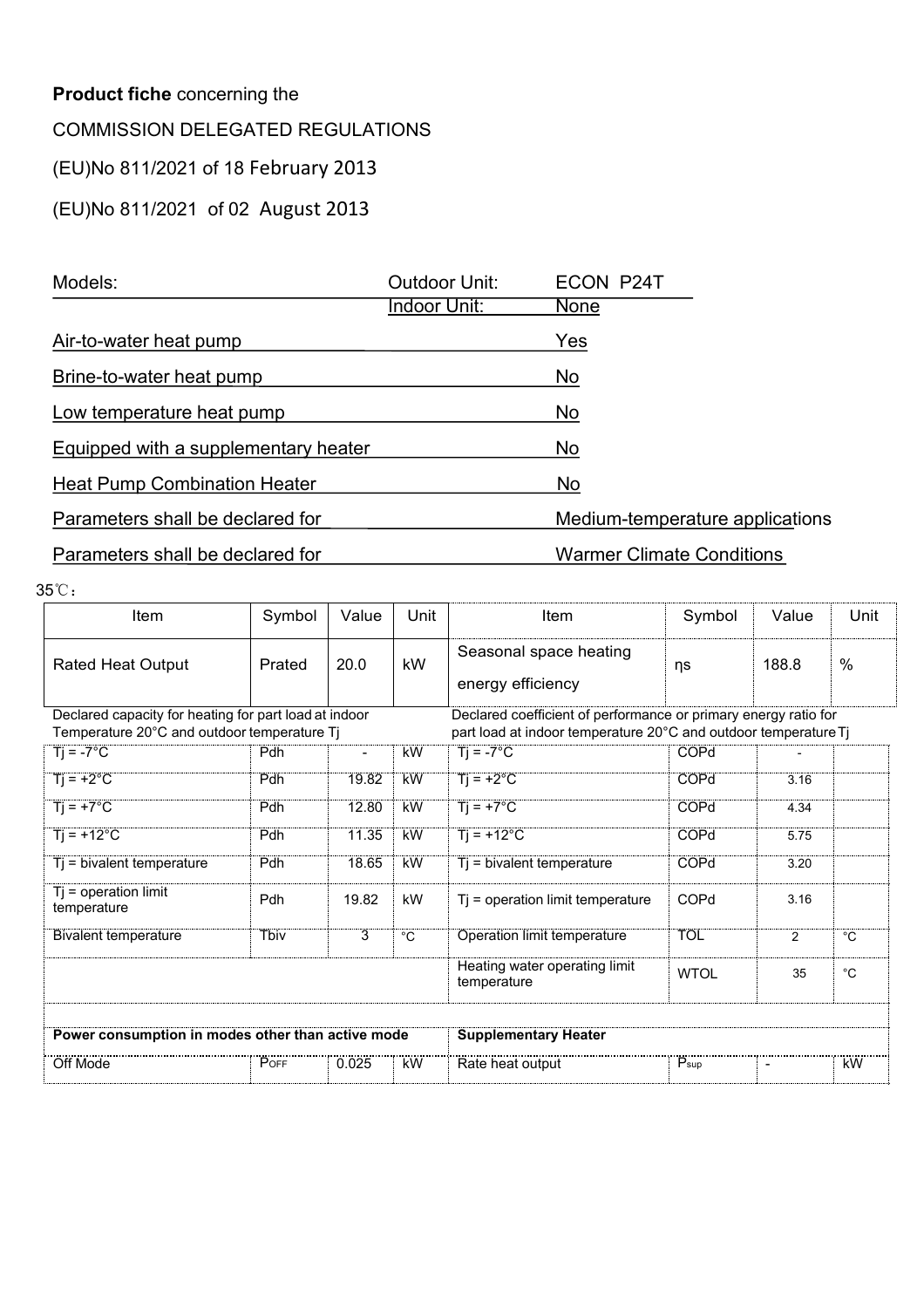| Thermostat-off mode              | $P_{TO}$                 | 0.025          | <b>kW</b>                |                                 |                          |                                           |
|----------------------------------|--------------------------|----------------|--------------------------|---------------------------------|--------------------------|-------------------------------------------|
| Standby mode                     | $P_{SB}$                 | 0.025          | <b>kW</b>                | Type of energy input            | $\sim$                   |                                           |
| Crankcase heater mode            | $P_{CK}$                 | 0.059          | kW                       |                                 |                          |                                           |
|                                  |                          |                |                          |                                 |                          |                                           |
| Other items                      |                          |                |                          |                                 |                          |                                           |
| Capacity control                 | Variable                 |                |                          | Rated airflow rate, outdoors    | $\overline{\phantom{a}}$ | $m^3/h$                                   |
| Sound power level                | L <sub>WA</sub>          |                | dBA                      |                                 |                          |                                           |
| indoors/outdoors                 |                          | 70             |                          |                                 |                          |                                           |
| <b>Annual Energy consumption</b> | $Q_{HE}$                 | 5555           | <b>kWh</b>               |                                 |                          |                                           |
|                                  |                          |                |                          |                                 |                          |                                           |
| For heat pump combination heater |                          |                |                          | Water heating energy efficiency | $\n  ny$                 | $\frac{0}{6}$<br>$\overline{\phantom{a}}$ |
|                                  |                          |                |                          |                                 |                          |                                           |
| Declared load profile            | $\overline{\phantom{a}}$ | $\blacksquare$ | $\overline{\phantom{a}}$ |                                 |                          |                                           |
| Daily electricity consumption    | Qelec                    | $\blacksquare$ | kWh                      |                                 |                          |                                           |
| Annual electricity consumption   | <b>AEC</b>               | $\mathbf{r}$   | kW/h                     |                                 |                          |                                           |

| For heat pump combination heater                                  |                          |                          |                | Water heating energy efficiency                                                       | nwh                 | $\blacksquare$ | $\overline{\frac{0}{0}}$ |
|-------------------------------------------------------------------|--------------------------|--------------------------|----------------|---------------------------------------------------------------------------------------|---------------------|----------------|--------------------------|
| Declared load profile                                             | $\overline{\phantom{a}}$ | $\sim$                   | $\blacksquare$ |                                                                                       |                     |                |                          |
| Daily electricity consumption                                     | Qelec                    | $\overline{\phantom{a}}$ | $k$ W/h        |                                                                                       |                     |                |                          |
| Annual electricity consumption                                    | <b>AEC</b>               | $\overline{\phantom{a}}$ | kW/h           |                                                                                       |                     |                |                          |
|                                                                   |                          |                          |                |                                                                                       |                     |                |                          |
| $5^{\circ}\mathrm{C}$ :                                           |                          |                          |                |                                                                                       |                     |                |                          |
| Item                                                              | Symbol                   | Value                    | Unit           | Item                                                                                  | Symbol              | Value          | Unit                     |
| <b>Rated Heat Output</b>                                          | Prated                   | 20.0                     | kW             | Seasonal space heating<br>energy efficiency                                           | ηs                  | 148.7          | $\%$                     |
| Declared capacity for heating for part load at indoor             |                          |                          |                | Declared coefficient of performance or primary energy ratio for                       |                     |                |                          |
| Temperature 20°C and outdoor temperature Tj<br>$Ti = -7^{\circ}C$ | Pdh                      | $\overline{\phantom{a}}$ | kW             | part load at indoor temperature 20°C and outdoor temperature Tj<br>$Tj = -7^{\circ}C$ | <b>COPd</b>         |                |                          |
|                                                                   |                          |                          |                |                                                                                       |                     |                |                          |
| $Ti = +2^{\circ}C$                                                | Pdh                      | 19.91                    | <b>kW</b>      | $Ti = +2^{\circ}C$                                                                    | COPd                | 2.25           |                          |
| $Ti = +7^{\circ}C$                                                | Pdh                      | 12.84                    | kW             | $Ti = +7^{\circ}C$                                                                    | COPd                | 3.36           |                          |
| $Ti = +12^{\circ}C$                                               | Pdh                      | 11.34                    | <b>kW</b>      | $Ti = +12^{\circ}C$                                                                   | <b>COPd</b><br>4.71 |                |                          |
| $Tj = bivalent temperature$                                       | Pdh                      | 18.66                    | <b>kW</b>      | Tj = bivalent temperature                                                             | COPd                | 2.31           |                          |
| $Tj = operation$ limit<br>temperature                             | Pdh                      | 19.91                    | kW             | Tj = operation limit temperature                                                      | COPd<br>2.25        |                |                          |
| <b>Bivalent temperature</b>                                       | <b>Tbiv</b>              | $\overline{3}$           | $\overline{C}$ | <b>Operation limit temperature</b>                                                    | <b>TOL</b>          | $\overline{2}$ | $^{\circ}C$              |
|                                                                   |                          |                          |                | Heating water operating limit<br>temperature                                          | <b>WTOL</b>         | 55             | $^{\circ}C$              |
|                                                                   |                          |                          |                |                                                                                       |                     |                |                          |
| Power consumption in modes other than active mode                 |                          |                          |                | <b>Supplementary Heater</b>                                                           |                     |                |                          |
| <br>Off Mode                                                      | POFF                     | $\overline{0.025}$       | <br>KW         | Rate heat output                                                                      | $P_{\mathsf{sup}}$  | $\blacksquare$ | <br>kW                   |
| Thermostat-off mode                                               | $P_{TO}$                 | 0.025                    | <b>kW</b>      |                                                                                       |                     |                |                          |
| Standby mode                                                      | $P_{SB}$                 | 0.025                    | <b>kW</b>      | Type of energy input                                                                  | $\omega$            |                |                          |
| <b>Crankcase heater mode</b>                                      | $P_{CK}$                 | 0.059                    | <b>kW</b>      |                                                                                       |                     |                |                          |